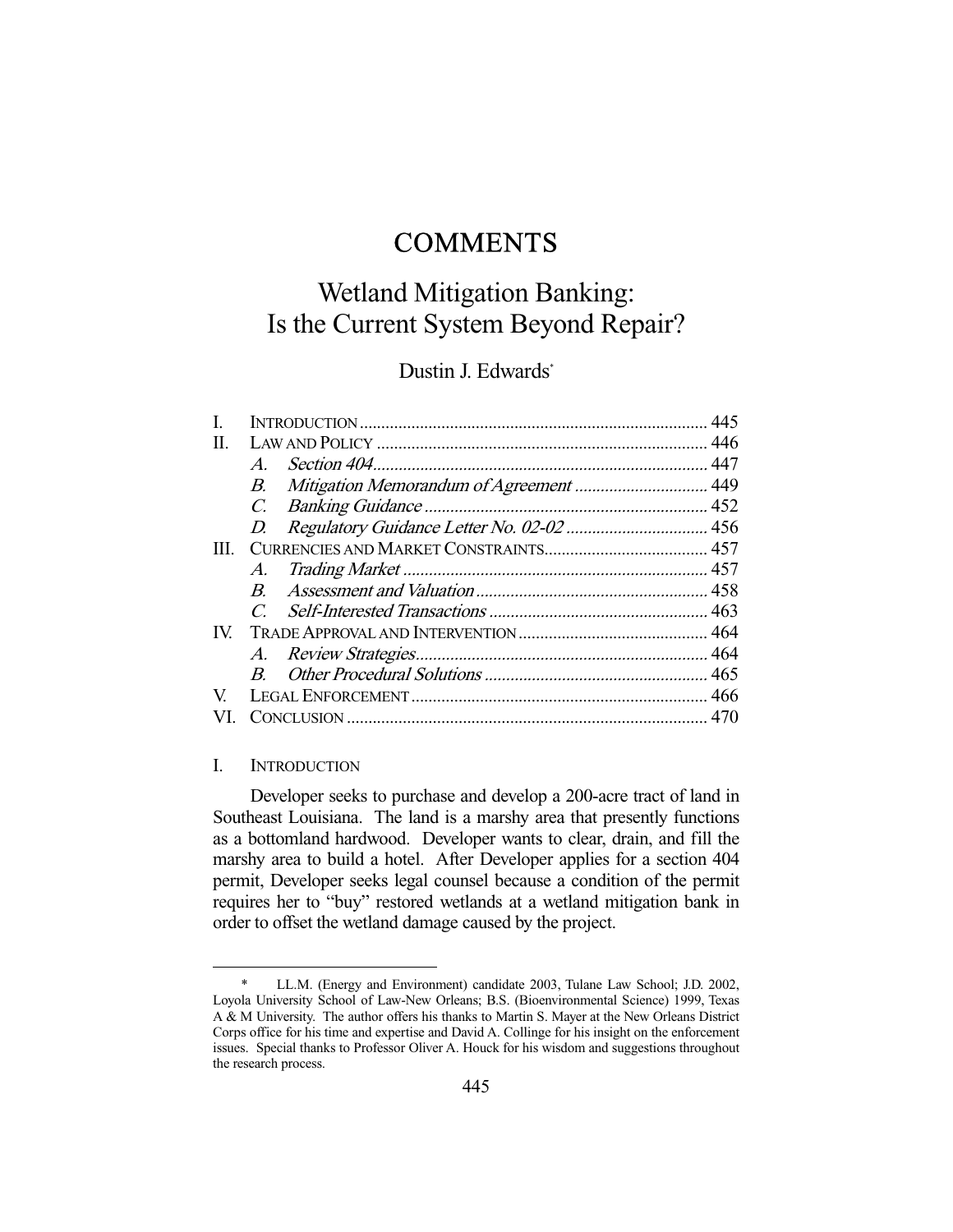Given this scenario, the legal issue in this Comment is whether the current wetland trading system adequately mitigates wetland losses. As such, this Comment dissects the shortfalls of wetland mitigation banking in the United States and the current state of wetland valuation assessment in the New Orleans District. Part I of this Comment discusses and critiques the legal origins of wetland mitigation. Part II focuses on the trading market, including the inadequacies in the wetland valuation systems and trading scheme. In particular, Part II narrows in on the shortfalls and possible improvements to the current wetland valuation scheme in the New Orleans District. Part III suggests general review strategies and procedural solutions for resolving the inadequacies in the wetland trading market. Finally, Part IV examines the possible legal enforcement avenues to compel the United States Army Corps of Engineers (Corps) to adopt broadly tailored wetland valuation methods and to hold mitigation banks accountable to monitoring, reevaluation, and performance standards.

#### II. LAW AND POLICY

 What happens when a developer cannot avoid wetland destruction during project development? The developer must compensate for any wetland losses by restoring wetlands elsewhere.<sup>1</sup> How does a developer do this? Today, wetland mitigation banks restore off-site wetlands in advance so developers do not have to create wetland restoration projects themselves.<sup>2</sup> The developer only has to purchase from a wetland bank an amount of restored wetland equal to the amount of destroyed wetland.<sup>3</sup>

 Wetland mitigation banking has become an extremely popular market-based solution for dealing with wetland destruction. Currently, there are at least 290 wetland mitigation banks in the United States.<sup>4</sup> Of these 290 banks, 80 banks are located in the New Orleans District alone.<sup>5</sup> The reason for this banking explosion is the shift in regulatory preference from on-site mitigation to off-site mitigation.<sup>6</sup> Wetland mitigation banking is based upon the rationale that larger off-site wetland areas

<sup>1.</sup> See ENVTL. LAW INST., WETLAND MITIGATION BANKING RESEARCH REPORT 1 (1993) [hereinafter ELI REPORT].

 <sup>2.</sup> See id.

 <sup>3.</sup> See id.

 <sup>4.</sup> Media Advisory, Environmental Law Institute, Preliminary Findings from Wetland Mitigation Banking Study (June 13, 2001), at http://www.eli.org/whatsnew/olmedia/wmb.htm.

 <sup>5.</sup> Interview with Martin S. Mayer, Environmental Resource Specialist, U.S. Army Corps of Engineers, New Orleans District, in New Orleans, La. (Oct. 21, 2002).

 <sup>6.</sup> J.B. Ruhl & R. Juge Gregg, Integrating Ecosystem Services into Environmental Law: A Case Study of Wetlands Mitigation Banking, 20 STAN. ENVTL. L.J. 365, 369-72 (2001).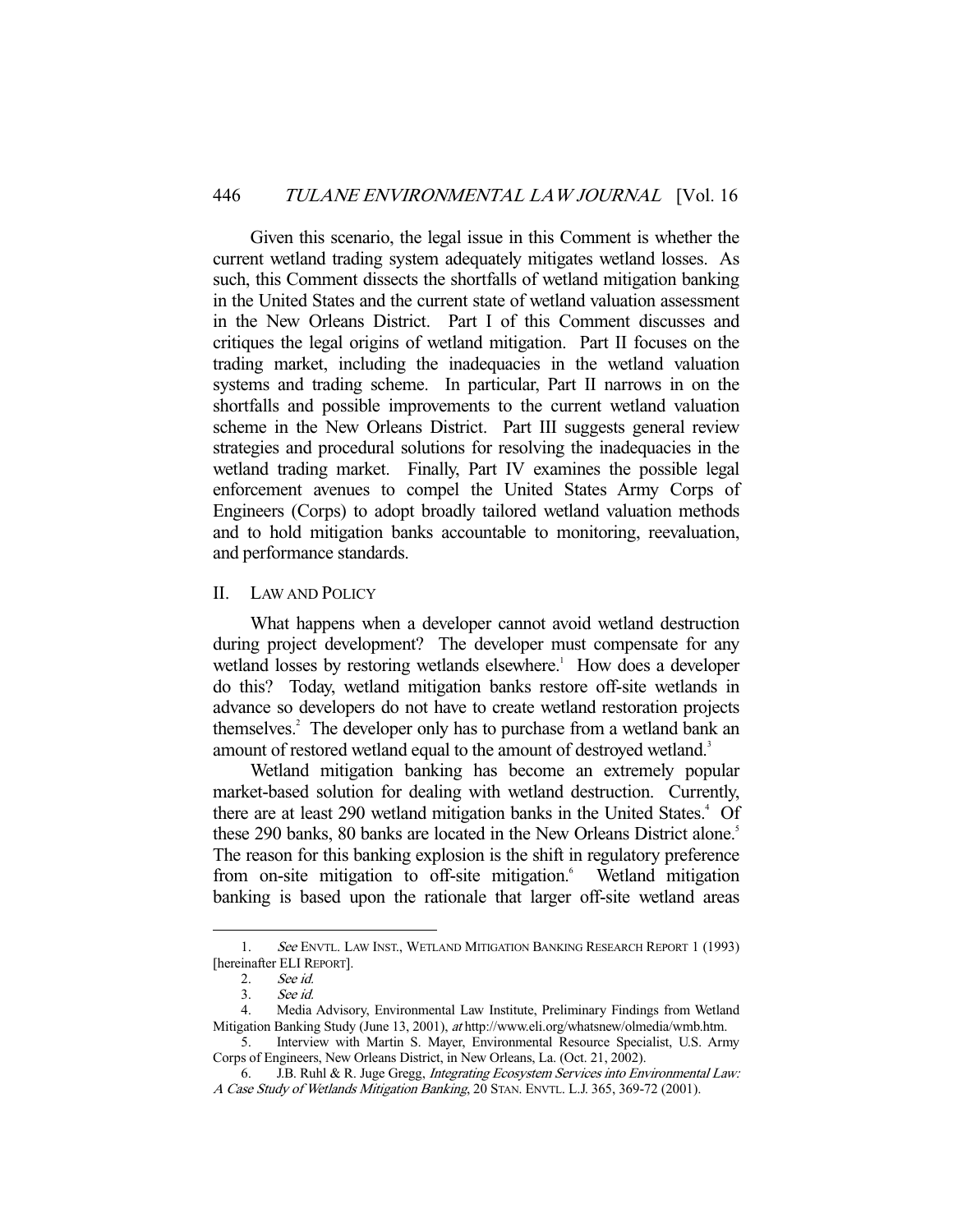provide greater ecological benefits than project-specific mitigation.<sup>7</sup> However, the downside to this booming market is its failure to achieve no net loss of wetland functions and values.<sup>8</sup>

 Procedurally, section 404 of the Clean Water Act (CWA) requires that individuals must secure a permit from the Corps before discharging dredged or fill material into a wetland.<sup>9</sup> The Corps must then enter into a substantive analysis to decide whether to grant or deny a wetlands permit.<sup>10</sup> Upon completion of the substantive analysis, the Corps may require an individual to perform compensatory mitigation as a condition for the issuance of a permit.<sup>11</sup> Federal regulations have endorsed wetland mitigation banking as an acceptable form of compensatory mitigation.<sup>12</sup> However, the federal regulations have only provided a broad framework on how to adequately establish a wetland trading scheme.

## A. Section 404

 The origin of wetland mitigation banking stems from the CWA. The authority of the CWA comes from the Commerce Clause of the Constitution.<sup>13</sup> Section 311 of the CWA states that "the discharge of any pollutant [into navigable waters of the United States] by any person shall be unlawful."<sup>14</sup> "Navigable waters" are defined as "waters which are currently used, or were used in the past, or may be susceptible to use in interstate or foreign commerce ... including interstate wetlands."<sup>15</sup> "Wetlands" are defined as "those areas that are inundated or saturated by surface or ground water at a frequency and duration sufficient to support, and that under normal circumstances do support, a prevalence of vegetation typically adapted for life in saturated soil conditions."16

<sup>7.</sup> ELI REPORT, *supra* note 1, at 1.

 <sup>8.</sup> Lisa A. Wainger et al., Wetland Value Indicators for Scoring Mitigation Trades, 20 STAN. ENVTL. L.J. 413, 415 (2001).

 <sup>9.</sup> CWA § 404(a), 33 U.S.C. § 1344(a) (2000).

 <sup>10.</sup> Id.

 <sup>11.</sup> Mitigation Memorandum of Agreement, 55 Fed. Reg. 9210, 9210-12 (Mar. 12, 1990).

<sup>12.</sup> *Id.* at 9212.

 <sup>13.</sup> U.S. CONST. art. I, § 8, cl. 3.

 <sup>14.</sup> CWA § 301(a), 33 U.S.C. § 1311(a).

 <sup>15. 33</sup> C.F.R. § 328.3(a)(1)-(2) (2002); see also Solid Waste Agency of N. Cook County v. United States Army Corps of Eng'rs, 531 U.S. 159 (2001) (refusing to extend the Corps' authority to regulate wetlands not adjacent to open water and rejecting the Corps' rule extending the definition of "navigable waters" under the CWA to include intrastate waters used as habitat by migratory birds); United States v. Riverside Bayview Homes, Inc., 474 U.S. 121 (1985) (holding that the Corps had section 404 jurisdiction over wetlands that actually abutted on a navigable waterway).

 <sup>16. 33</sup> C.F.R. § 328.3(b).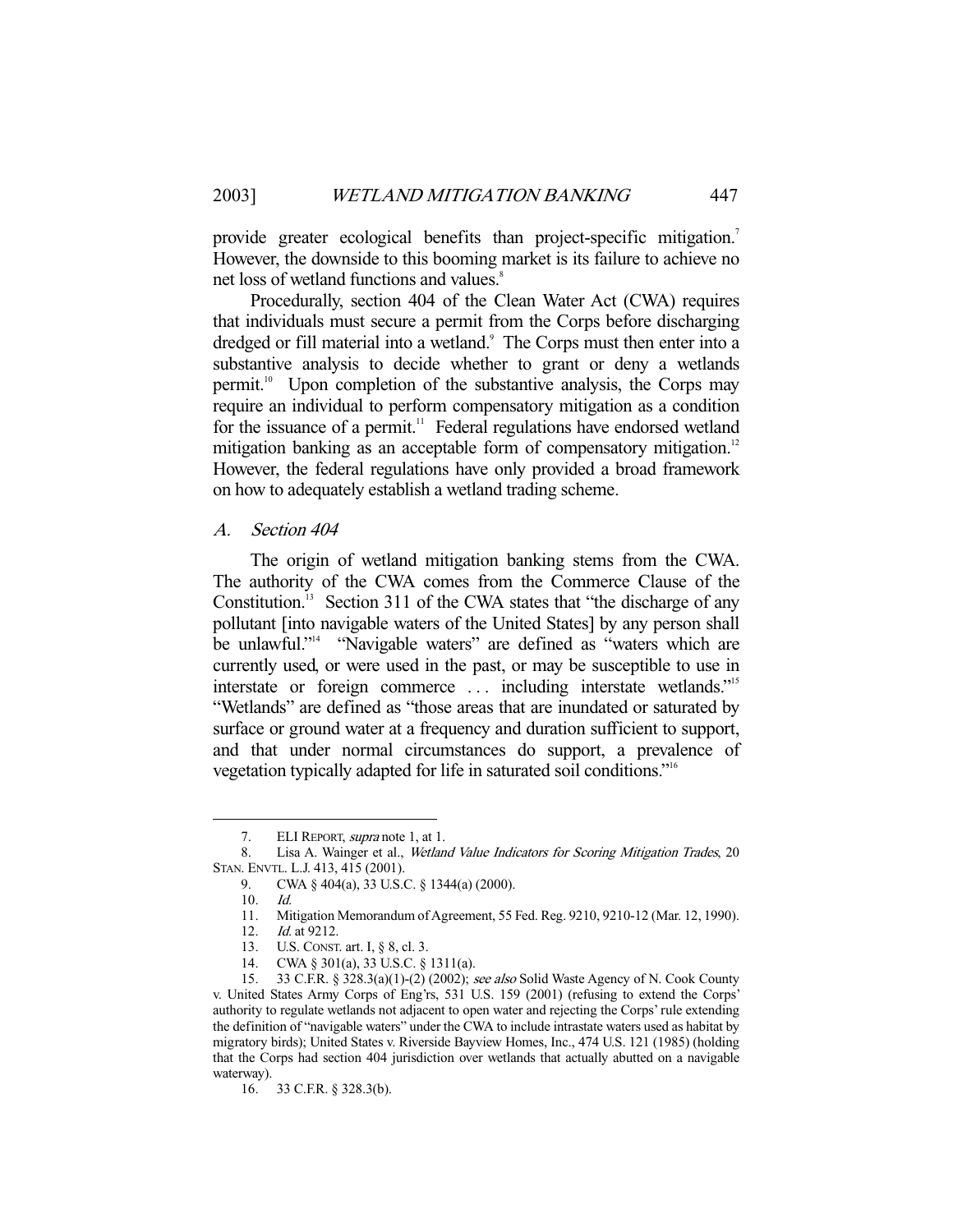In addition, section 502(6) of the CWA defines "pollutant" to include dredged spoil, rock, sand, cellar dirt, and agricultural waste discharged into water.<sup>17</sup> Sections 311 and 502(6) have been interpreted to include fill dirt as a pollutant within the framework of the CWA.<sup>18</sup> However, section 404(a) of the CWA permits the Secretary of the Army, acting through the Corps, to issue permits "for the discharge of dredged or fill material into the navigable waters at specified disposal sites."19

 Pursuant to section 404(b)(1) of the CWA, the Corps must evaluate permitting decisions based on substantive criteria formulated by the Administrator of the Environmental Protection Agency (EPA), known as the section  $404(b)(1)$  Guidelines (Guidelines).<sup>20</sup> The Guidelines establish a four-prong test that a proposed activity must survive in order to pass muster.<sup>21</sup> First, the Corps cannot issue a permit for the discharge of dredged or fill material if the activity causes or contributes to violations of state water quality standards, applicable toxic effluent standards, the Endangered Species Act, or the Marine Protection, Research, and Sanctuaries Act of 1972.<sup>22</sup>

 Second, the Corps cannot issue a permit for the discharge of dredged or fill material if there exists "a practicable alternative to the proposed discharge which would have a less adverse impact on the aquatic ecosystem."23 Under the second prong, if a practicable alternative to the proposed discharge does not involve discharge into an aquatic site, the alternative is presumed to have a less adverse impact on the aquatic ecosystem.<sup>24</sup> A "practicable alternative" includes activities that are available and capable of being accomplished after evaluating cost, technology, and overall logistics.<sup>25</sup>

<sup>17.</sup> CWA § 502(6), 33 U.S.C. § 1362(6).

<sup>18.</sup> See In re Alameda County Assessor's Parcel Nos. 537-801-2-4 and 537-850-9, 672 F. Supp. 1278, 1284 (N.D. Cal. 1987).

<sup>19.</sup> CWA § 404(a), 33 U.S.C. § 1344(a); see also Forest Props., Inc. v. United States, 177 F.3d 1360 (Fed. Cir. 1999). The United States Court of Appeals for the Federal Circuit held that the Corps' denial of a section 404 permit to dredge and fill wetlands as part of a development project did not amount to a regulatory taking under the Fifth Amendment's Taking Clause. The holding centered on two points: (1) denial of the permit did not significantly interfere with investment-backed expectations because the development company knew that the development project would be denied when he purchased the property, and (2) the development company did not introduce credible evidence to show that the denial of the permit decreased the value of the relevant property. *Id.* at 1367.

<sup>20.</sup> CWA § 404(b)(1), 33 U.S.C. § 1344(b)(1); see also 404(b)(1) Guidelines, 40 C.F.R. § 230 (2002).

 <sup>21. 40</sup> C.F.R. § 230.10.

<sup>22.</sup> Id.  $\S$  230.10(b).

<sup>23.</sup> *Id.*  $\frac{8}{9}$  230.10(a).

<sup>24.</sup> *Id.*  $\frac{8}{9}$  230.10(a)(3).

 <sup>25.</sup> Id. § 230.10(a)(2).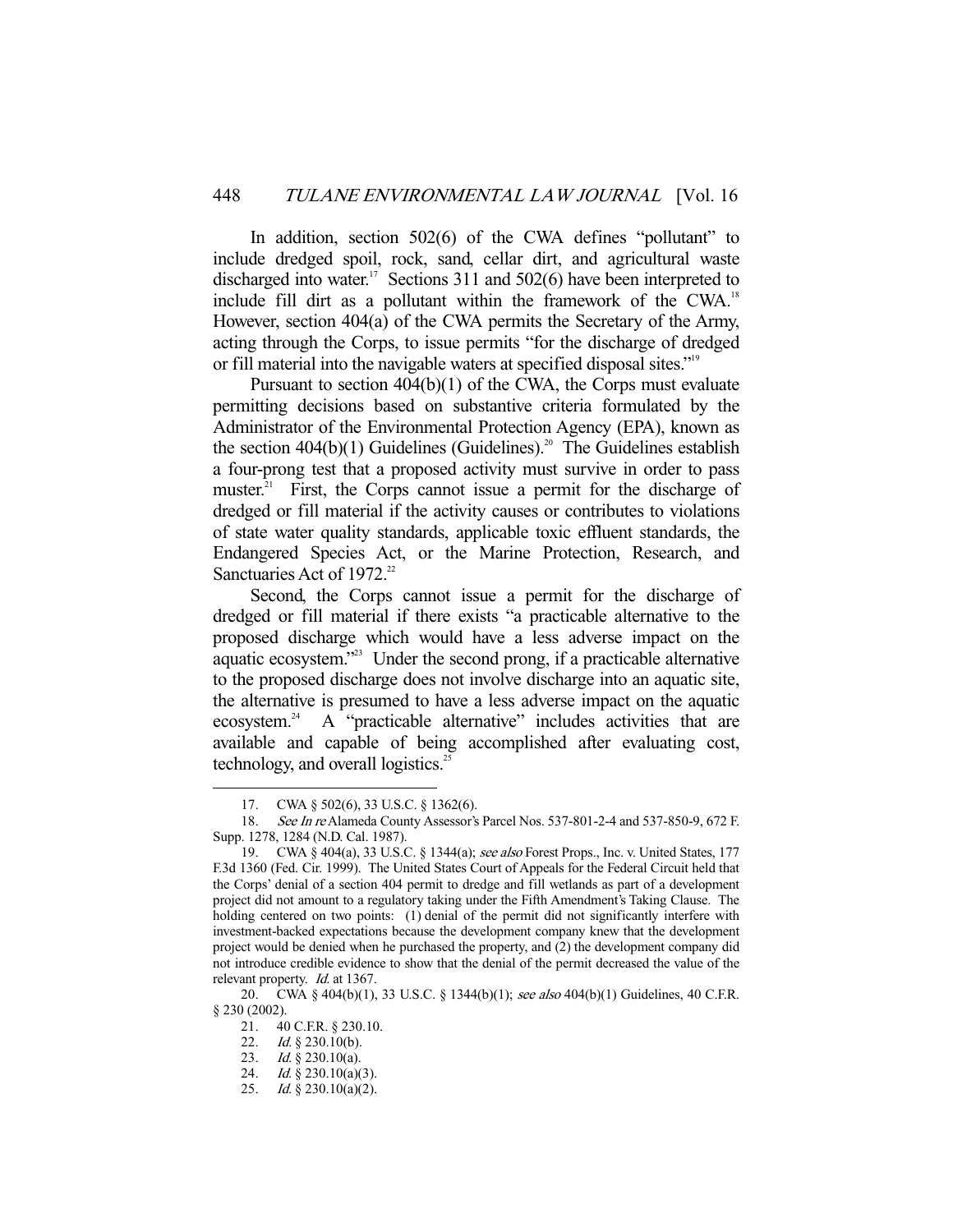Third, the Corps cannot issue a permit for the discharge of dredged or fill material unless "appropriate and practicable steps have been taken which will minimize potential adverse impacts of the discharge on the aquatic ecosystem."26 The Guidelines have suggested some possible ways to minimize the adverse affects of discharging dredged and fill material.<sup>27</sup> For example, choosing a site that has been previously used for dredged and fill material discharge,<sup>28</sup> adding treatment substances to the discharge material, $29$  using silt screens, $30$  and avoiding sites with unique habitat $31$  will reduce the negative effects of discharging dredged and fill material into aquatic ecosystems.

 Fourth, the proposed activity cannot cause or contribute to significant degradation of the waters of the United States.<sup>32</sup> The significance of the degradation is based upon "factual determinations, evaluations, and tests . . . with special emphasis on the persistence and permanence of the effects."<sup>33</sup> Effects to be considered include the significant adverse effects of discharged pollutants on human health or welfare, aquatic organisms and other wildlife, aquatic ecosystem viability, and recreational, aesthetic, and economic factors.<sup>34</sup>

# B. Mitigation Memorandum of Agreement

 Initially, there was confusion and misunderstanding as to the level of mitigation necessary to comply with the Guidelines.<sup>35</sup> Section 404 does not mention a mitigation requirement and the Guidelines provide only minimal direction as to the necessary mitigation level. In response, the Corps and the EPA adopted mitigation procedures in a memorandum of agreement (MOA) in 1990.<sup>36</sup> The MOA does not change substantive regulatory requirements, although it provides procedures for considering mitigation whenever the Corps requires a developer to perform compensatory mitigation as a condition of a section  $404$  permit.<sup>37</sup>

1990).

 <sup>26.</sup> Id. § 230.10(d).

 <sup>27.</sup> Id. § 230.70-77.

 <sup>28.</sup> Id. § 230.70(c).

 <sup>29.</sup> Id. § 230.71(c).

 <sup>30.</sup> Id. § 230.73(c).

 <sup>31.</sup> Id. § 230.75(c).

 <sup>32.</sup> Id. § 230.10(c).

 <sup>33.</sup> Id.

<sup>34.</sup> *Id.* § 230.10(c)(1)-(4).

 <sup>35.</sup> See Mitigation Memorandum of Agreement, 55 Fed. Reg. 9210, 9210 (Mar. 12,

 <sup>36.</sup> See id.

 <sup>37.</sup> Id. at 9210-11.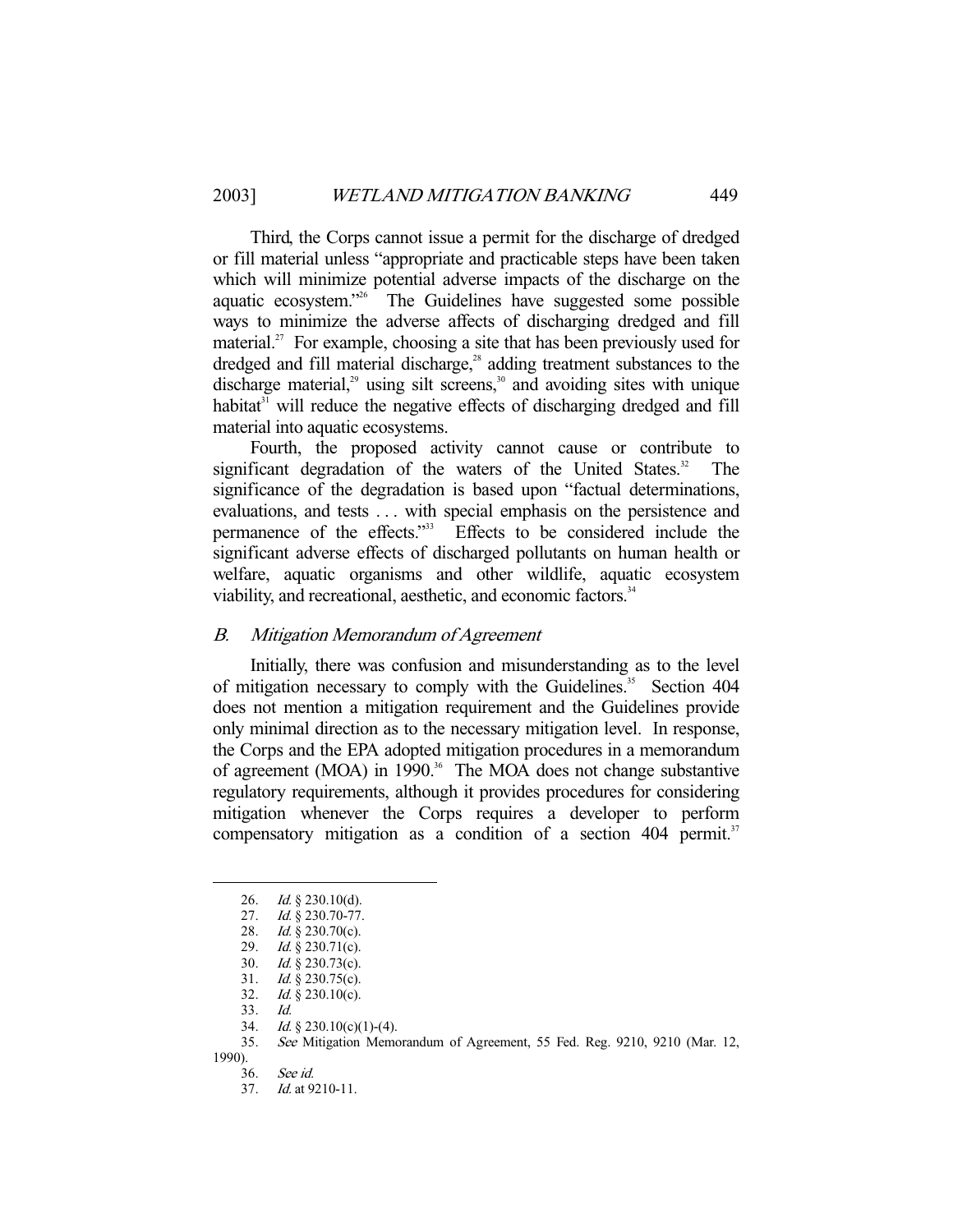However, the MOA does not require any particular action, but rather acts only as guidance to the discretionary provisions of the Guidelines.<sup>38</sup>

 The MOA addresses mitigation with a three-part sequencing approach of avoidance, minimization, and compensatory mitigation phases.39 In the avoidance phase, the Corps must make "a determination that potential impacts have been avoided to the maximum extent practicable."40 The avoidance phase focuses on practicable alternatives to the proposed discharge enumerated in section 230.10(a) of the Guidelines.<sup>41</sup>

 In the minimization phase, "unavoidable impacts will then be mitigated to the extent appropriate and practicable by requiring steps to minimize impacts."<sup>42</sup> The minimization phase focuses on project modifications and permit conditions under section 230.10(d) of the Guidelines.<sup>43</sup> Subpart H of the Guidelines details numerous techniques for minimizing adverse impacts on wetlands.<sup>44</sup>

 In the compensatory mitigation phase, the Corps must "compensate for aquatic resource values."45 This phase is a last resort "for unavoidable adverse impacts which remain after all appropriate and practicable minimization has been required."46 The EPA and the Corps primarily value measures that restore prior wetland areas, followed by enhancement of low quality wetlands, then creation of new wetlands, and least favored of all, preservation of existing wetlands.<sup>47</sup> The MOA also expresses preferences for on-site mitigation (as opposed to off-site mitigation) and in-kind mitigation (as opposed to out-of-kind mitigation).<sup>48</sup> Moreover, the MOA requires that "functional values lost by the resource to be impacted must be considered" and specifically endorses mitigation banking as an acceptable form of compensatory mitigation.<sup>49</sup>

-

 48. Mitigation Memorandum of Agreement, 55 Fed. Reg. at 9212. In-kind mitigation refers to the mitigation of an adversely affected habitat by restoring, creating, enhancing, or preserving the same habitat type. Out-of-kind mitigation refers to the mitigation of an adversely affected habitat by restoring, creating, enhancing, or preserving another habitat type (i.e., nontidal wetlands used to compensate for destruction of tidal wetlands).

49. Id.

<sup>38.</sup> *See id.* at 9211.

 <sup>39.</sup> See id. at 9211-12.

 <sup>40.</sup> Id. at 9211.

 <sup>41.</sup> Id. at 9212.

 <sup>42.</sup> Id.

 <sup>43.</sup> Id.

 <sup>44.</sup> Id.

 <sup>45.</sup> Id.

 <sup>46.</sup> Id.

<sup>47.</sup> See ELI REPORT, supra note 1, at 53-55.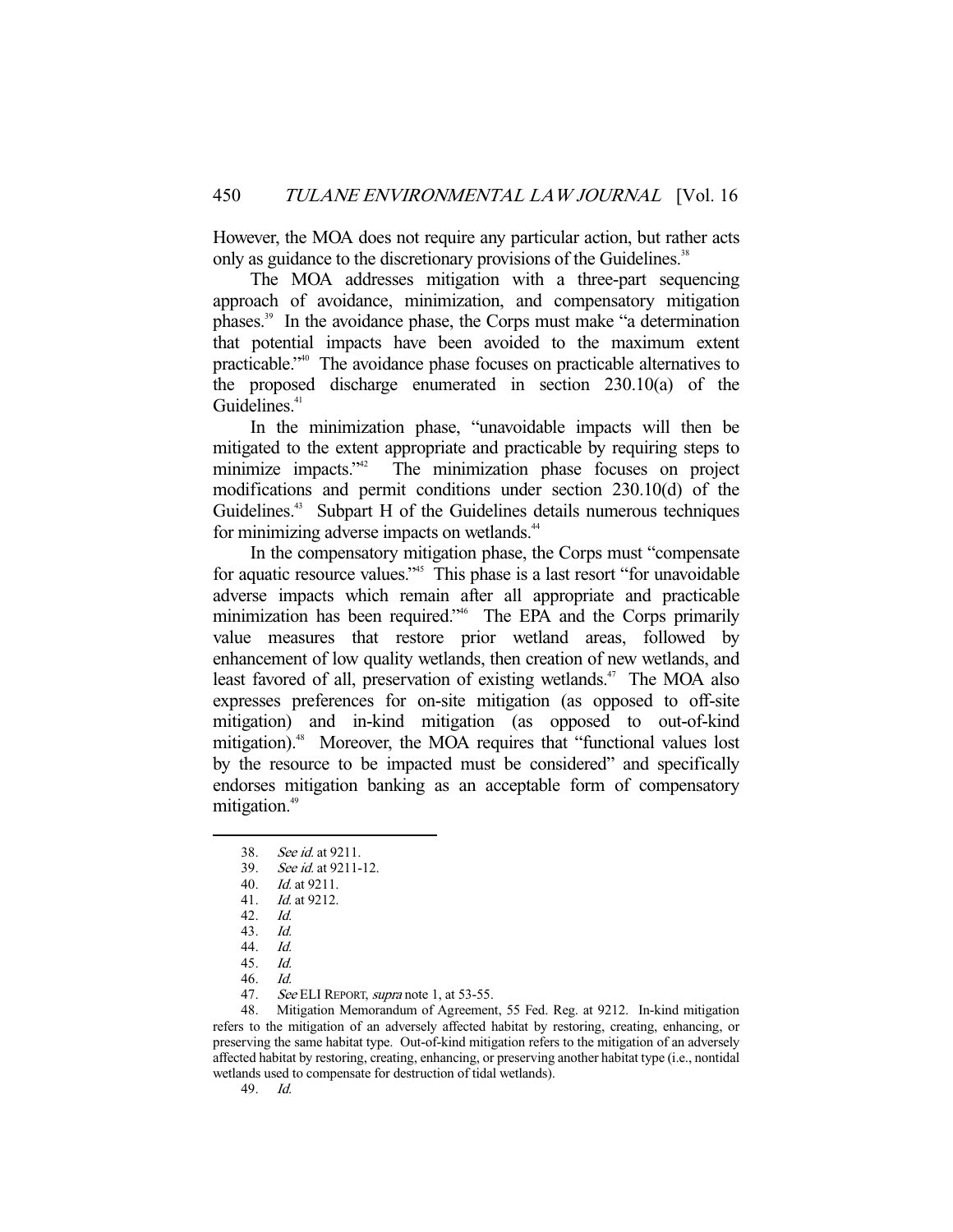Even though the MOA details a strong policy, the means to achieve the end are vague and ill defined. For example, in aiming "to achieve a goal of no overall net loss of values and functions," the MOA encourages the Corps to utilize measures "identified only through resource assessments tailored to the site performed by qualified professionals because ecological characteristics of each aquatic site are unique.<sup>"50</sup> In addition, the MOA suggests that the Corps should evaluate functional values "by applying aquatic site assessment techniques generally recognized by experts in the field and/or the best professional judgment of Federal and State agency representatives, provided such assessments fully consider ecological functions included in the Guidelines."<sup>51</sup> However, the MOA does not define "qualified professionals" or "functions and values" and requires only that ecological functions in the Guidelines be "consider[ed]" in evaluating resource assessments.<sup>52</sup>

 Furthermore, the MOA states that "mitigation should provide, at a minimum, one-for-one functional replacement (i.e., no net loss of values), with an adequate margin of safety to reflect the expected degree of success associated with the mitigation plan, recognizing that this minimum requirement may not be appropriate and practicable, and thus may not be relevant in all cases."<sup>53</sup> On the other hand, the MOA allows, "in the absence of more definitive information on the functions and values of specific wetlands sites, a minimum of 1 to 1 acreage replacement may be used as a reasonable surrogate for no net loss of functions and values."<sup>54</sup> This acre-counting method is ambiguous and undermines the importance placed on wetland services. Thus, the MOA focuses on wetland "values and functions," but never defines these terms.

 Finally, the MOA provides minimal guidance on monitoring and enforcement. The MOA suggests that monitoring, reporting, and remedial action are important to achieve the long-term success of the mitigation.<sup>55</sup> However, the MOA fails to provide any guidance on monitoring procedures, reporting requirements, or the level of remedial action necessary to achieve compliance.<sup>56</sup> Moreover, the MOA provides that mitigation requirements "shall be conditions of standard Section 404 permits," but fails to indicate whether the permittee or the bank sponsor

52. Id.

 <sup>50.</sup> Id. at 9211-12.

 <sup>51.</sup> Id. at 9212.

 <sup>53.</sup> Id. at 9212-13.

 <sup>54.</sup> Id. at 9213.

 <sup>55.</sup> See id.

 <sup>56.</sup> See id.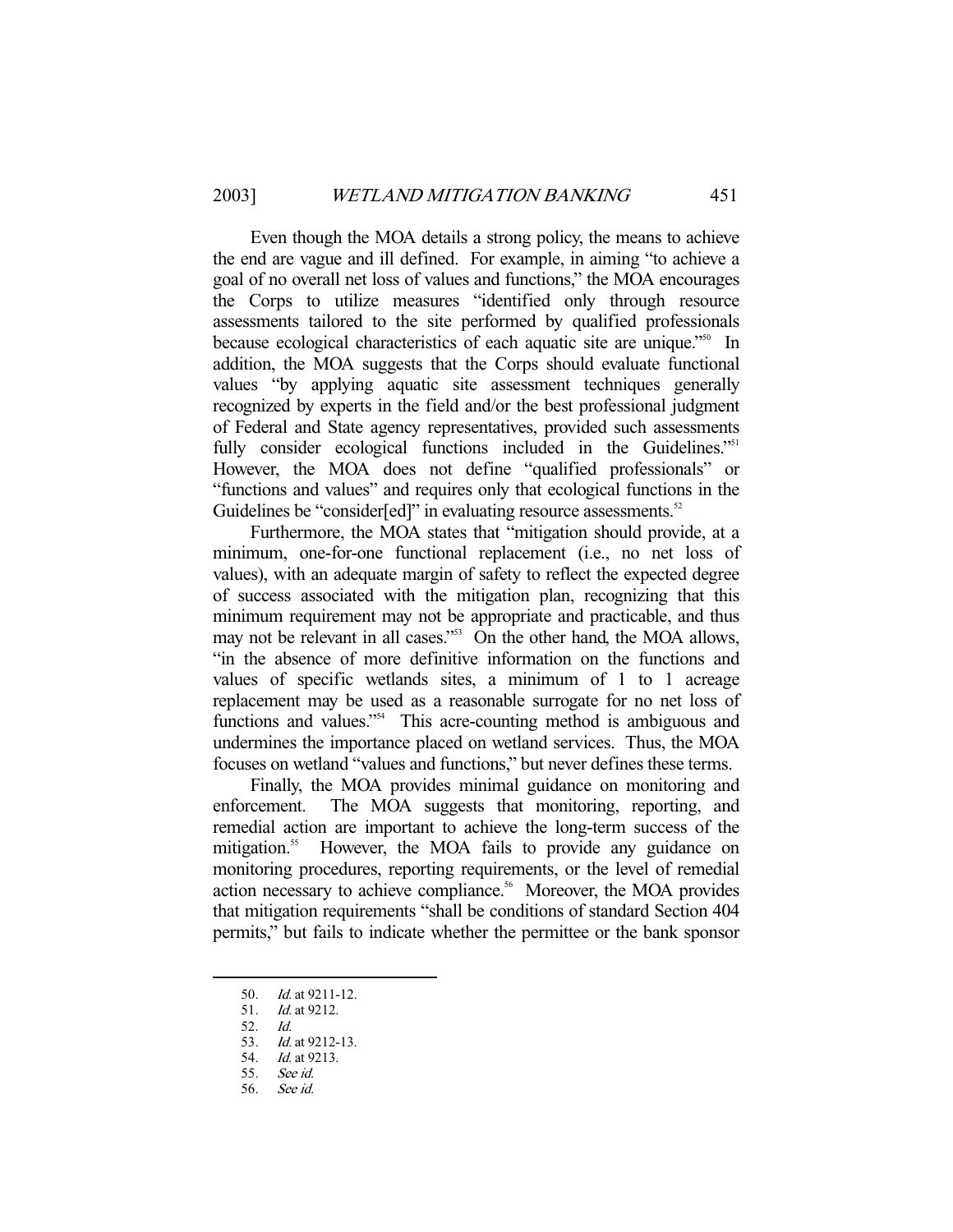is ultimately liable or how such conditions are to be enforced through section 404 permits. $57$ 

#### C. Banking Guidance

 In 1995, the Corps, the EPA, the National Resources Conservation Service (NRCS), the Fish and Wildlife Service (FWS), and the National Marine Fisheries Service (NMFS) published the Federal Guidance for the Establishment, Use and Operation of Mitigation Banks (Banking Guidance).<sup>58</sup> The purpose of the Banking Guidance is to "clarify the manner in which mitigation banks may be used to satisfy mitigation requirements of the Clean Water Act (CWA) Section 404 permit program and the wetland conservation provisions of the Food Security Act (FSA) (i.e., 'Swampbuster' provisions)."59 Furthermore, the Banking Guidance asserts that the "objective of a mitigation bank is to provide for the replacement of the chemical, physical and biological functions of wetlands and other aquatic resources which are lost as a result of authorized impacts."60 Even though most of the responsibility is placed on the bank sponsor, the Banking Guidance qualifies these responsibilities as mere suggestions, casting doubt on the binding effect of these provisions.<sup>61</sup>

 The Banking Guidance details planning considerations for a mitigation bank. In outlining planning considerations, the Banking Guidance emphasizes the ecological suitability of a site, the technical feasibility of a project, credit for preservation of existing wetlands, credit for inclusion of upland areas, and the importance of site-specific watershed planning.<sup>62</sup> However, similar to the MOA, the Banking Guidance is vague on certain terms. For example, the Banking Guidance provides minimal insight on the term "function." In defining the role of wetland preservation, credit is given only when "it is demonstrated that the preservation will augment the functions of the restored, created or enhanced aquatic resource."<sup>63</sup> Furthermore, credit may be given for the inclusion of upland areas "only to the degree that such features increase the overall ecological functioning of the bank."<sup>64</sup>

 <sup>57.</sup> Id.

 <sup>58.</sup> Federal Guidance for the Establishment, Use and Operation of Mitigation Banks, 60 Fed. Reg. 58,605 (Nov. 28, 1995).

 <sup>59.</sup> Id.

 <sup>60.</sup> Id. at 58,607.

 <sup>61.</sup> See generally id.

 <sup>62.</sup> See id.

 <sup>63.</sup> Id. at 58,608.

 <sup>64.</sup> Id. at 58,609.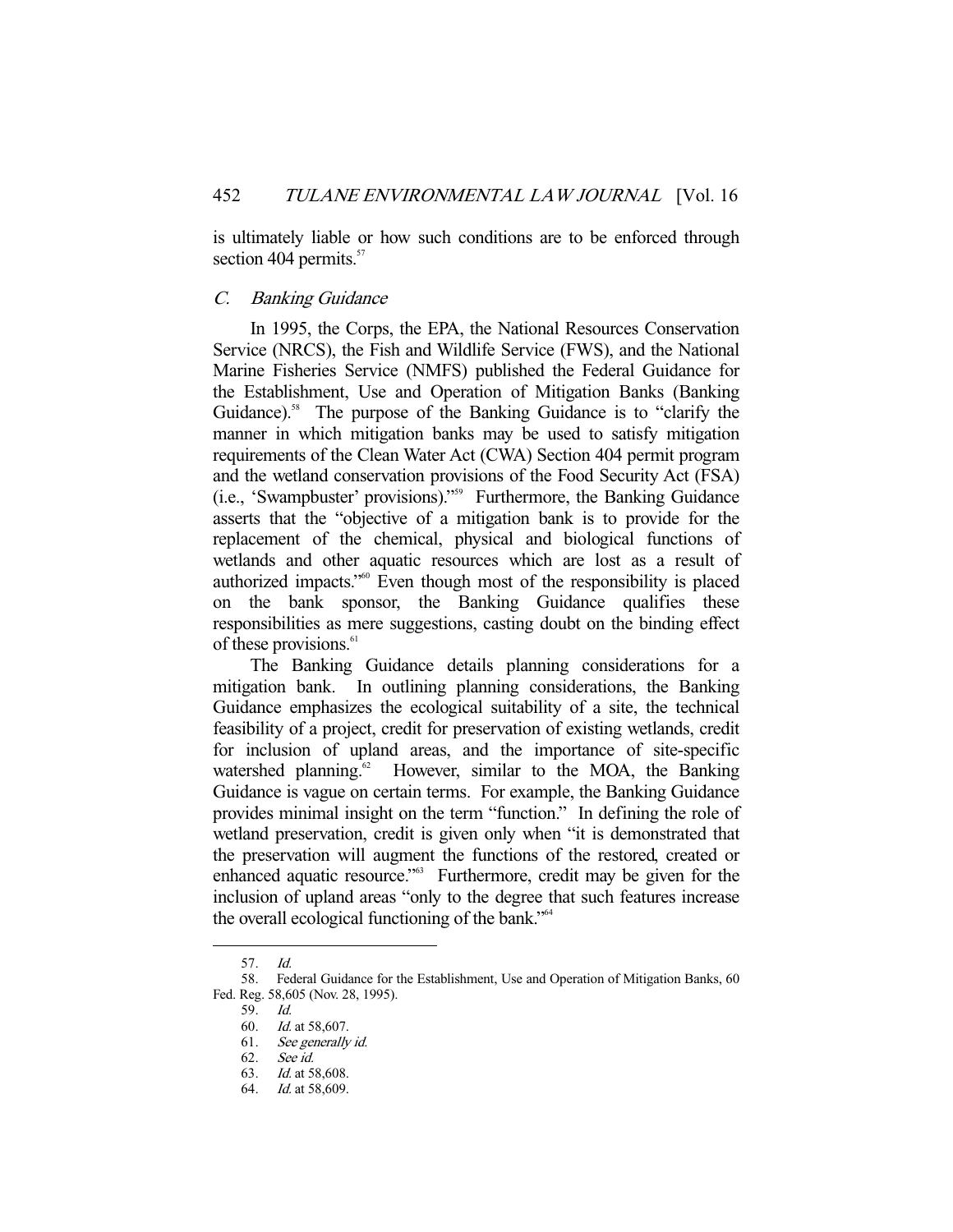The Banking Guidance also outlines the procedures for establishing and maintaining a mitigation bank. Initially, bank sponsors are encouraged to submit a prospectus to the Corps or NRCS outlining the objectives of the bank and the operation scheme.<sup>65</sup> Then, the Mitigation Bank Review Team (MBRT), comprised of representatives from the Corps, the NRCS, the EPA, the FWS, the NMFS, and state and local agencies, will establish a mitigation banking instrument detailing the "physical and legal characteristics of the bank, and how the bank will be established and operated."66 Next, the public has an opportunity to be heard through a notice-and-comment process.<sup>67</sup> The Corps is then "responsible for authorizing use of a particular mitigation bank on a project-specific basis and determining the number and availability of credits required to compensate for proposed impacts in accordance with the terms of the banking instrument."<sup>68</sup> However, "the Corps and NRCS are responsible for making final decisions on a project-specific basis regarding the use of a mitigation bank."<sup>69</sup>

 The Banking Guidance equates credits and debits (currency) with the use of aquatic functions. The "functions are quantified as mitigation 'credits' which are available for use by the bank sponsor or by other parties to compensate for adverse impacts (i.e., 'debits')."<sup>70</sup> The Banking Guidance states that "[c]redits represent the accrual or attainment of aquatic functions at a bank; debits represent the loss of aquatic functions at an impact or project site."71 Nonetheless, credits may only be used when "adverse impacts are unavoidable" and "on-site compensation is either not practicable or use of a mitigation bank is environmentally preferable to on-site compensation."<sup>72</sup> Consistent with the MOA, the Banking Guidance allows "[a]n appropriate functional assessment methodology ... acceptable to all signatories" to assess and quantify available credits.<sup>73</sup> However, the Banking Guidance falters with the MOA by allowing acreage to be used as a substitute for measuring function if a functional assessment methodology is impractical to

- 69. Id.
- 70. *Id.* at 58,607.
- 71. *Id.* at 58,612.

 <sup>65.</sup> See id.

 <sup>66.</sup> Id. at 58,609-10.

 <sup>67.</sup> Id. at 58,610.

 <sup>68.</sup> Id.

 <sup>72.</sup> Id. at 58,607.

 <sup>73.</sup> Id. at 58,612.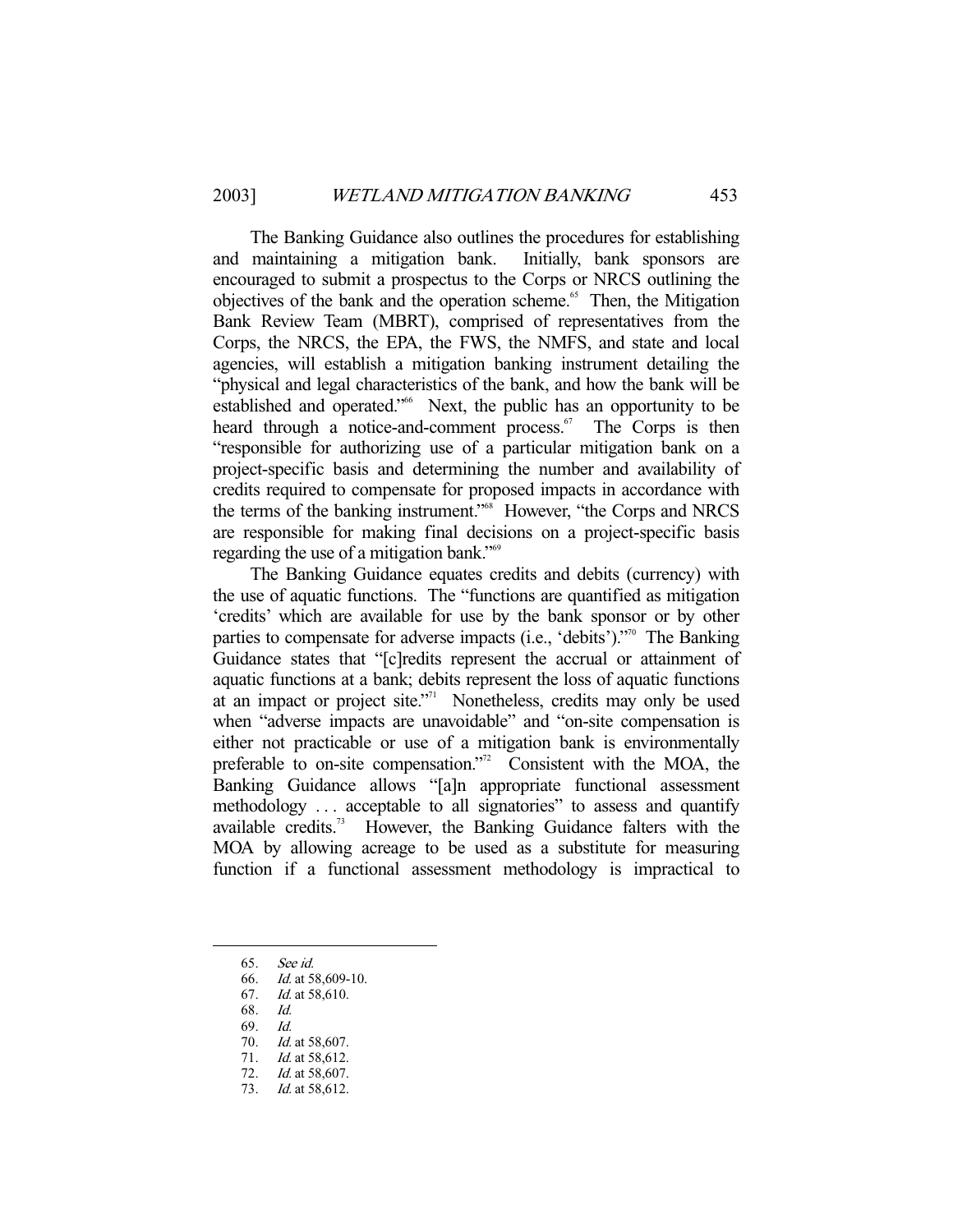implement.<sup>74</sup> Therefore, the Banking Guidance relies heavily on "aquatic functions," but fails to establish definitive guidance as to its meaning.

 As far as overview procedures are concerned, the Banking Guidance seems to require monitoring and reporting of the functional development and financial activity of mitigation banks.<sup>75</sup> In addition, the overall success of a mitigation bank is defined by both the "ecological and financial stability of the bank."76 Through the terms of the banking instrument, the Banking Guidance encourages bank sponsors to keep a ledger of bank accounts, generate an annual ledger report for all bank accounts, and report each banking transaction to the Corps.<sup>77</sup> These accounting provisions suggest that the financial performance of a bank is directly attached to the section 404 permitting process and the overall bank certification status.

 Furthermore, the monitoring provisions of the Banking Guidance appear to deal exclusively with the ecological success of the mitigation bank. Similar to the accounting provisions, the Banking Guidance encourages the bank sponsor to monitor the mitigation bank through monitoring provisions included in the banking instrument and submit annual monitoring reports to the Corps.<sup>78</sup> Despite suggesting that a fiveyear monitoring period is appropriate to assure the stability of a mitigation bank, the Banking Guidance offers no guidance on monitoring intervals, performance standards, or appropriate remedial action, except that these requirements should be stipulated in the banking instrument.<sup>79</sup> Some examples include: whether the monitoring requirement begins at the inception of the mitigation bank or after the Corps has issued a section 404 permit involving the mitigation bank; whether the monitoring requirement ends once the mitigation bank has reached a stable condition or does annual monitoring continue throughout the life of the bank; and whether the remedial provisions are applicable after the withdrawal of bank credits.

 Another ambiguity arises when considering long-term sustainability of the mitigation bank. The Banking Guidance calls for the long-term protection of the bank through financial assurances and real estate arrangements executed in conjunction with the banking instrument.<sup>80</sup>

 <sup>74.</sup> Id.

<sup>75.</sup> See id. at 58,612-13.

<sup>76.</sup> *Id.* at 58,612.<br>77. *See id.* 

See id.

<sup>78.</sup> See id. at 58,613.

 <sup>79.</sup> See id.

<sup>80.</sup> See id. at 58,612-13. The New Orleans District Corps prefers conservation easements and escrow accounts to satisfy these responsibilities. Interview with Martin S. Mayer,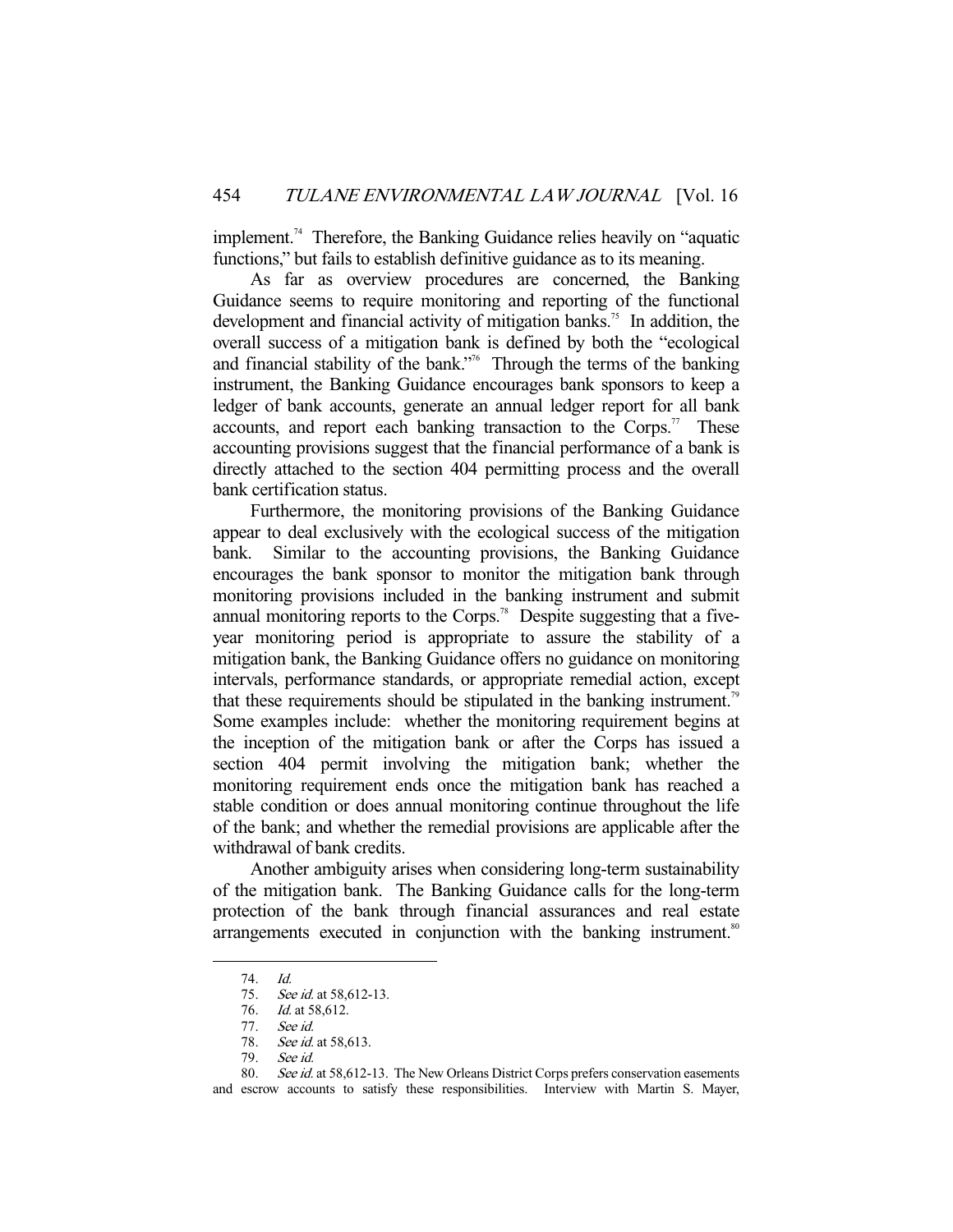The financial assurances cover contingency actions, should the bank fail.<sup>81</sup> Banks posing higher risks should have higher financial assurances in place, but the financial assurances can be phased out if the bank is functionally mature or self-sustaining. $82$  However, the financial assurance provisions do not draw the line at what contingencies the secured funds should cover.<sup>83</sup>

 Furthermore, the real estate arrangements are encouraged to restrict incompatible uses, but are not required to restrict all activity in the mitigation bank.<sup>84</sup> Compatible activities may be allowed under the real estate arrangements.<sup>85</sup> However, the Banking Guidance does not indicate who makes the compatibility determination or where the compatibility line should be drawn.

 Finally, the most important ambiguity arises in the context of credit withdrawal timing. The Banking Guidance states that the "number of credits available for withdrawal (i.e. debiting) should generally be commensurate with the level of aquatic functions attained at a bank at the time of debiting."86 However, a bank will not realize revenues until the bank begins selling credits. Because most capital expenditures will be incurred up-front, the Banking Guidance attempts to correct this lag between expenses incurred and revenues by allowing "limited debiting" prior to bank maturity. $87$  Nonetheless, prior to debiting, three minimum requirements must be satisfied: (1) approval of the banking instrument and mitigation plans; (2) a secured bank site; and (3) obtain financial assurances to cover monitoring, maintenance, and contingency actions in the event of bank failure.<sup>88</sup> On the other hand, the Banking Guidance does not specify the limits to this early debiting. In fact, the New Orleans District Corps' practice is to approve banking instruments that allow debiting of one hundred percent of the available credits upon

Environmental Resource Specialist, U.S. Army Corps of Engineers, New Orleans District, in New Orleans, La. (Nov. 4, 2002).

 <sup>81.</sup> Federal Guidance for the Establishment, Use and Operation of Mitigation Banks, 60 Fed. Reg. at 58,613.

 <sup>82.</sup> Id.

 <sup>83.</sup> See id.

 <sup>84.</sup> Id. at 58,612-13.

 <sup>85.</sup> See id.

 <sup>86.</sup> Id. at 58,611.

<sup>87.</sup> See id. at 58,612.

 <sup>88.</sup> Id. Banks that pose a greater risk of failure are encouraged to obtain greater financial sureties. *Id.* at 58,613.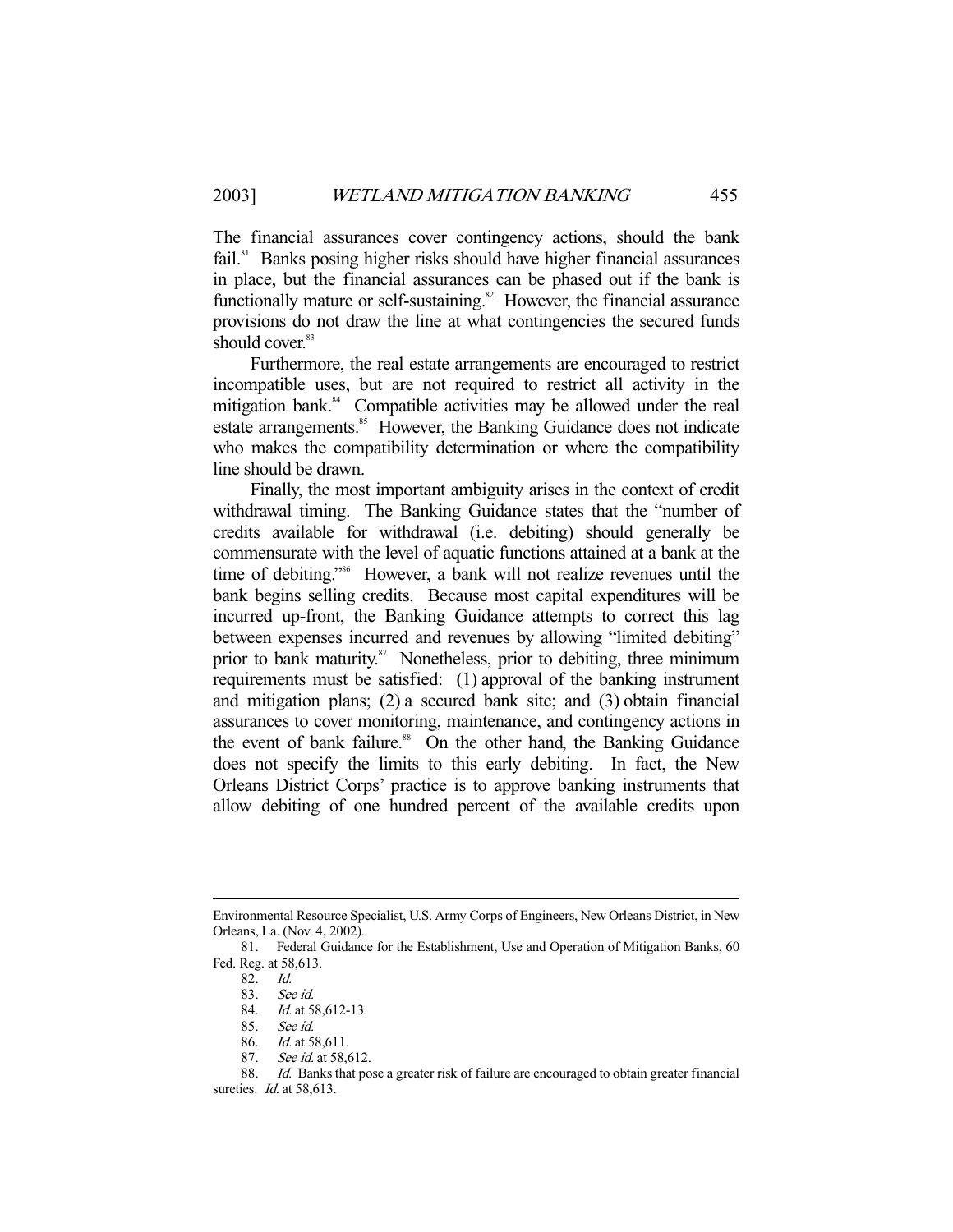satisfaction of the above requirements plus the execution of a conservation servitude.<sup>89</sup>

## D. Regulatory Guidance Letter No. 02-02

 On December 24, 2002, the Corps issued Regulatory Guidance Letter No. 02-02 (RGL 02-02).<sup>90</sup> RGL 02-02 supercedes Regulatory Guidance Letter No. 01-01 and applies to all compensatory mitigation proposals associated with section 404 permit applications submitted after December 24, 2002.<sup>91</sup> The purpose of RGL 02-02 is to maintain the "national policy for 'no overall net loss' of wetlands" and to reinforce "the Corps commitment to protect waters of the United States, including wetlands."<sup>92</sup> However, similar to the MOA and the Banking Guidance, RGL 02-02 generally pays lip service to any substantial mitigation requirements. Nonetheless, RGL 02-02 does have some interesting provisions.

 First, RGL 02-02 places an emphasis on a watershed-based approach to compensatory mitigation.<sup>93</sup> While not mandating watershed planning, the RGL 02-02 seems to create a presumption in favor of performing compensatory mitigation in the impacted watershed.<sup>94</sup> Furthermore, RGL 02-02 encourages compensatory mitigation projects that combine different habitats in order to provide for a greater diversity of functions.<sup>95</sup>

 Second, RGL 02-02 places more emphasis on the Corps Districts' usage of functional assessment methodology rather than acreage replacement.<sup>96</sup> However, this emphasis on functional assessment methodology does not require broadly tailored methods.<sup>97</sup> Furthermore, RGL 02-02 falters by allowing for one-to-one acreage replacement to be used as a reasonable surrogate for functional assessment methodology.<sup>98</sup>

<sup>89.</sup> Interview with Martin S. Mayer, *supra* note 80; see, e.g., Supple's Wetland Mitigation Bank Interagency Agreement 7 (on file with author).

 <sup>90.</sup> U.S. Army Corps of Eng'rs, Regulatory Guidance Letter No. 02-02, Guidance on Compensatory Mitigation Projects for Aquatic Resource Impacts Under the Corps Regulatory Program Pursuant to Section 404 of the Clean Water Act and Section 10 of the Rivers and Harbors Act of 1899 (Dec. 24, 2002), available at http://www.fhwa.dot.gov/environment/ wetland/rgl022.htm [hereinafter RGL 02-02].

<sup>91.</sup> See id.<br>92. Id.

<sup>92.&</sup>lt;br>93.

See id.

 <sup>94.</sup> See id.

<sup>95.</sup> *Id.*<br>96. *Sec* 

See id. 97. See id.

 <sup>98.</sup> See id.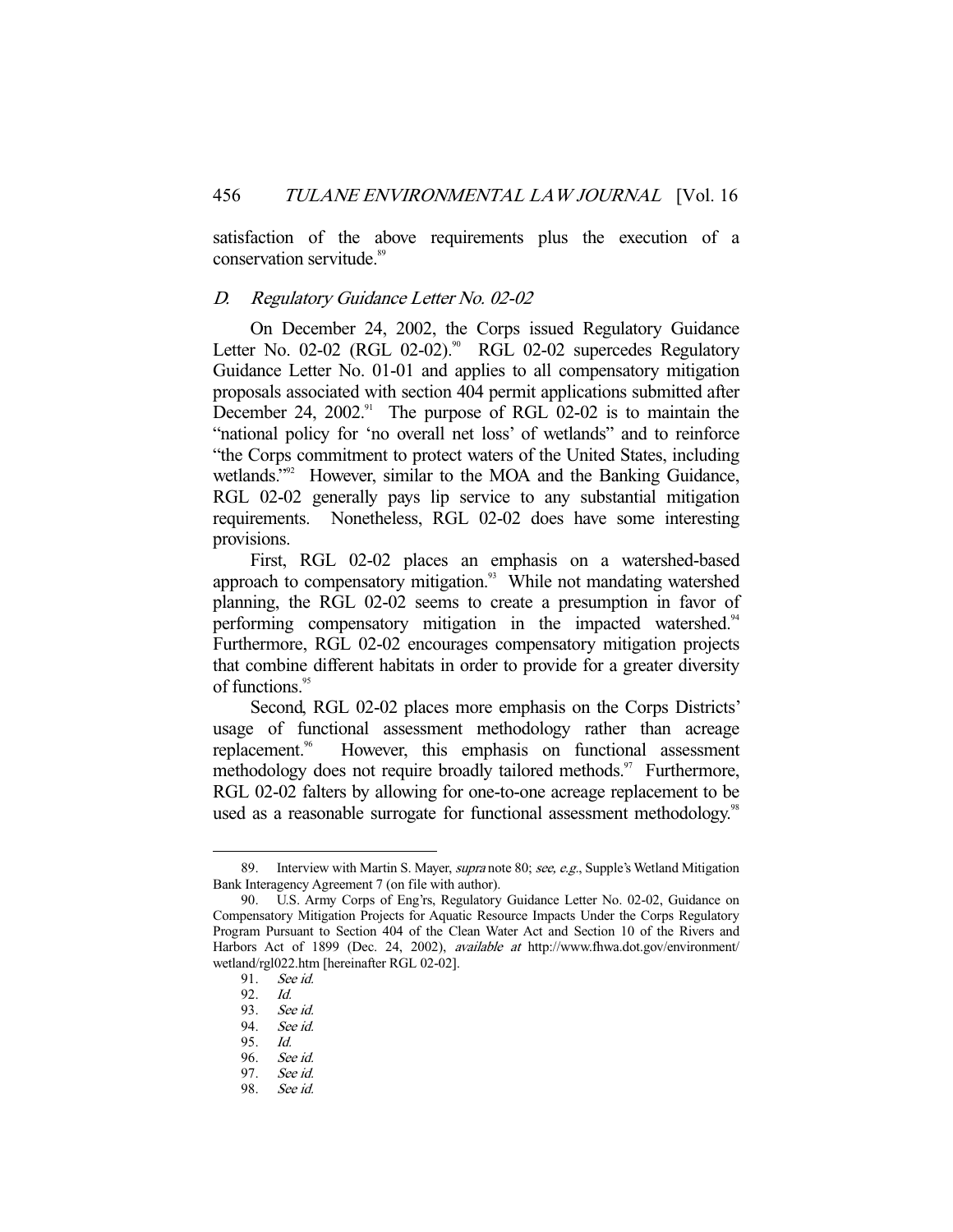Nonetheless, RGL 02-02 takes a step closer to requiring the exhaustion of all functional assessment methodology options before resorting to weaker acreage replacement methods.

 Finally, RGL 02-02 encourages compensatory mitigation plans to describe factors considered in the site-selection process, including watershed conditions, air traffic considerations, and practicability.<sup>99</sup> However, compensatory mitigation plans are not required before the Corps can release compensatory mitigation proposals for the public notice-and-comment process.<sup>100</sup> Thus, RGL 02-02 practically eliminates compensatory mitigation plans from public review until after the compensatory mitigation project is underway.

### III. CURRENCIES AND MARKET CONSTRAINTS

 Wetland mitigation banking has evolved from a simple personal banking scheme into a complex trading market. This complexity, however, has led to problems in effectively evaluating wetland functions and values. Furthermore, conflicting interests between the parties involved have overshadowed the goal of no net loss of wetland values. As the framework of the trading market allows market forces to take over, the need for a refined currency and a trade review process becomes integral to wetland preservation.

# A. Trading Market

 Despite the inadequacies of the MOA, Banking Guidance, and RGL 02-02, compensatory mitigation has allowed the section 404 permit program to move forward.<sup>101</sup> Compensatory mitigation has immobilized highly valued wetlands for more comprehensive and flexible development.<sup>102</sup> For example, compensatory mitigation has decreased the rigidity of the sequencing approach and decreased the incidents where section 404 permits obstruct development.<sup>103</sup>

 However, the on-site compensatory mitigation technique has been regarded as a failure in terms of environmental protection.<sup>104</sup> Many commentators have observed that this piecemeal approach has provided

 <sup>99.</sup> Id.

 <sup>100.</sup> See id.

<sup>101.</sup> See James Salzman & J.B. Ruhl, Apples for Oranges: The Role of Currencies in Environmental Trading Markets, 31 ENVTL. L. REP. 11,438, 11,455 (2001).

 <sup>102.</sup> See id.

<sup>103.</sup> *Id.* at 11,455-56.

<sup>104.</sup> See id. at 11,456.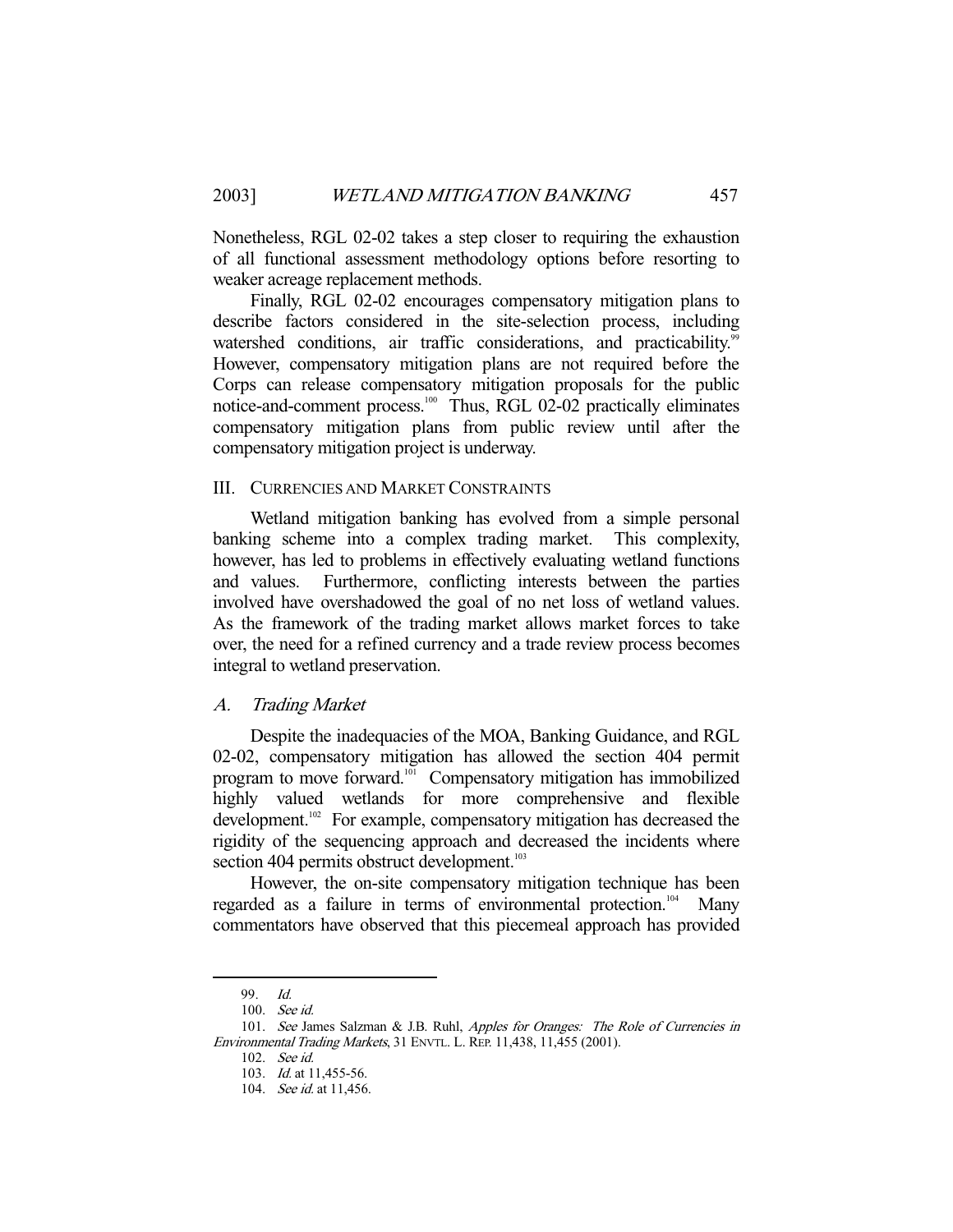little success.<sup>105</sup> As a result, the Corps and the EPA shifted compensatory mitigation activities from on-site to off-site mitigation, opening the door for a trading market where entrepreneurial wetland banks sell off-site wetlands as credits to third parties seeking mitigation for section 404 permits. $106$ 

#### B. Assessment and Valuation

 Not all wetland ecosystems are created equal. Thus, in order to ensure equivalent trades of wetlands, the currency must include essential values provided by both the destroyed wetlands and the restored wetlands. But what are the values to be measured and how do we incorporate them into a currency? A wetland's values are based on its production of ecosystem goods and services, the quality and quantity of those goods and services, and the demand for those services. $107$ Assessment methodology attempts to formulate a currency that incorporates the nature and extent of various services provided by a wetland.<sup>108</sup>

 Acre counting and functional assessment methods have dominated the assessment methodology field for the purpose of wetland mitigation bank valuation.<sup>109</sup> The Environmental Law Institute's 1993 Wetland Mitigation Banking Research Report (ELI Report) divides assessment methodology into three categories: (1) simple indices that are derived from easily observable characteristics of a wetland and serve as surrogate gauges for ecological functions; (2) narrowly tailored functional assessment systems that measure only a specific range of wetland functions, such as wildlife habitat; and (3) broadly tailored functional assessment systems that measure a broad range of wetland functions covering various observable characteristics.<sup>110</sup> The ELI Report indicates that simple index methods, such as acre counting, make banking easier and less costly, but are the "least sensitive to wetland values and functions" and "do not take into account scale effects."<sup>111</sup> Similarly, because narrowly tailored methods are generally focused on specific habitats or species, these methods are unlikely to produce a currency that can be used across nonfungible characteristics of assessment.<sup>112</sup> As a

 <sup>105.</sup> See id.

 <sup>106.</sup> See id.

<sup>107.</sup> Wainger et al., *supra* note 8, at 427.

<sup>108.</sup> ELI REPORT, supra note 1, at 77.

<sup>109.</sup> Ruhl & Gregg, supra note 6, at 381.

 <sup>110.</sup> ELI REPORT, supra note 1, at 78.

<sup>111.</sup> *Id.* at 89.

<sup>112.</sup> Ruhl & Gregg, *supra* note 6, at 382-83.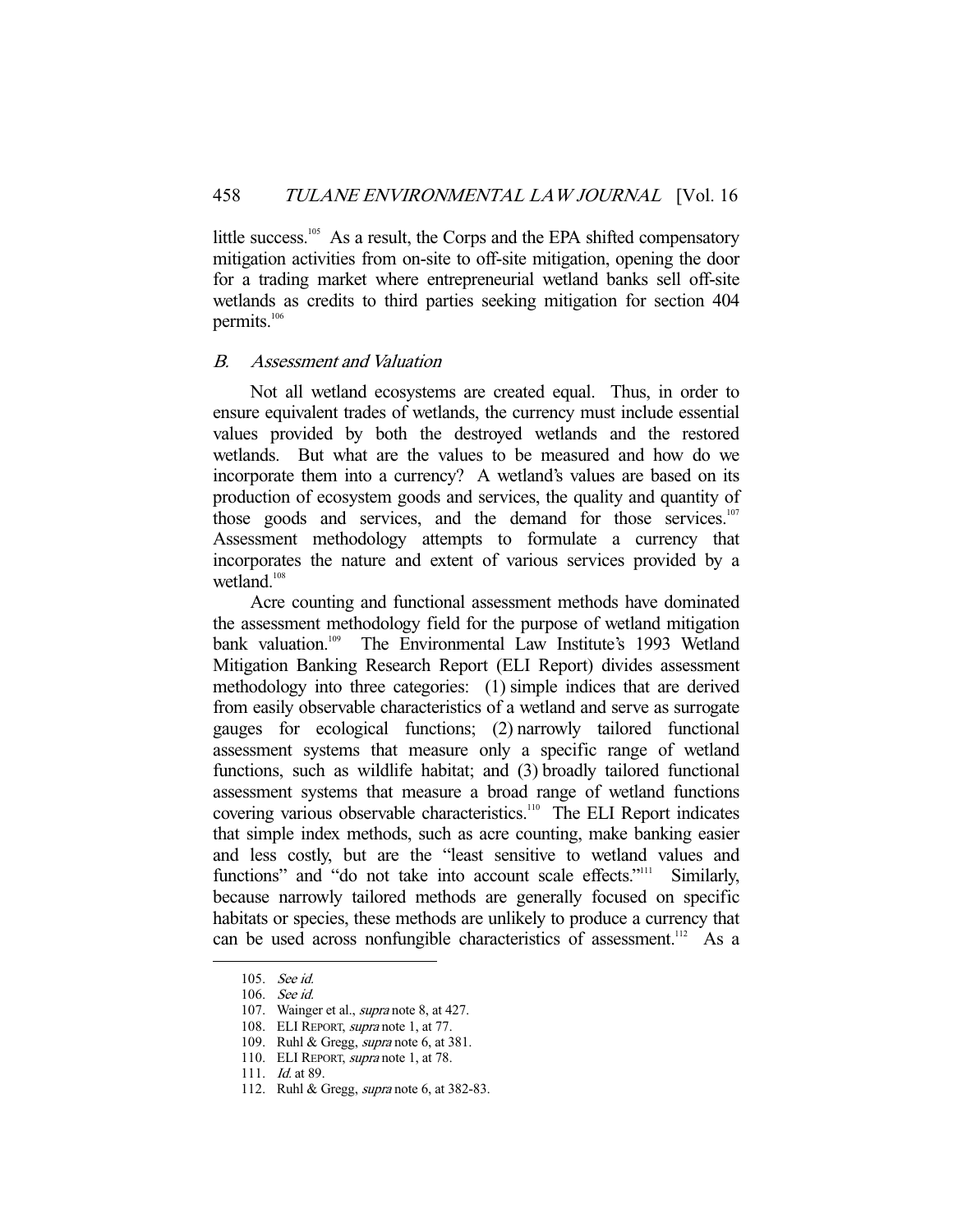result, the ELI Report concludes that a broadly tailored method is the best system "'[f]or wetland managers concerned about the spectrum of functions provided by a wetland."<sup>5113</sup> Broadly tailored methods may be expensive, but they take into account wetland services and functions and produce an exchangeable currency.<sup>114</sup>

 In a recent case study of wetland mitigation banking, a survey discovered that assessment methods have not substantially progressed since the establishment of the banking system.<sup>115</sup> In addition, the study determined that banks continue to rely heavily on acre-based methods and narrowly tailored functional assessment methods.<sup>116</sup> These two systems alone are not flexible enough to facilitate the trades that mitigation banks make among varying types and locations of wetlands.<sup>117</sup>

 A new methodology must be developed that assigns values to ecosystem functions of wetlands, which goes beyond simplistic acrebased methods and narrow function-based approaches. Because wetland mitigation encompasses trades between nonfungible wetlands, the need for a refined currency becomes more important to environmental success.<sup>118</sup> The currency must accurately pinpoint the value sought to be measured, such as habitat, flood control, or water filtration.<sup>119</sup> Thus, the trading ratio between lost and mitigated wetlands should reflect inconsistencies in population, type, location, and efficiency, with an adequate margin of error. $120$  As the ELI Report concludes:

[I]n order for a wetland mitigation bank credit currency to work, it must be (1) simple to determine and to monitor, and (2) able to represent a sufficient range of values and functions. None of the existing systems do both of these things well. The multivariate systems are quite useful for onsite, or project-specific, mitigation, but they lack the simplicity for use in banking. The simple systems overlook critical functions. The selection of a currency should reasonably be tied to the purpose of the banking system, regional wetland goals, and the ease of determination.<sup>121</sup>

 Assuming this general observation is accurate, the specific flaws of the wetland value assessment (WVA) adopted by the New Orleans

<sup>113.</sup> Id. at 383 (quoting ELI REPORT, *supra* note 1, at 90). Scale effects are the differences between theory and reality, such as variations in functions and values between habitats of equal acreage, which are overlooked by simple index methods.

 <sup>114.</sup> Id.

 <sup>115.</sup> Id. at 387.

 <sup>116.</sup> Id.

<sup>117.</sup> *See id.* at 387-88.

<sup>118.</sup> See Salzman & Ruhl, *supra* note 101, at 11,457.

<sup>119.</sup> *See id.* at 11,458.

<sup>120.</sup> See Ruhl & Gregg, supra note 6, at 379.

 <sup>121.</sup> ELI REPORT, supra note 1, at 91.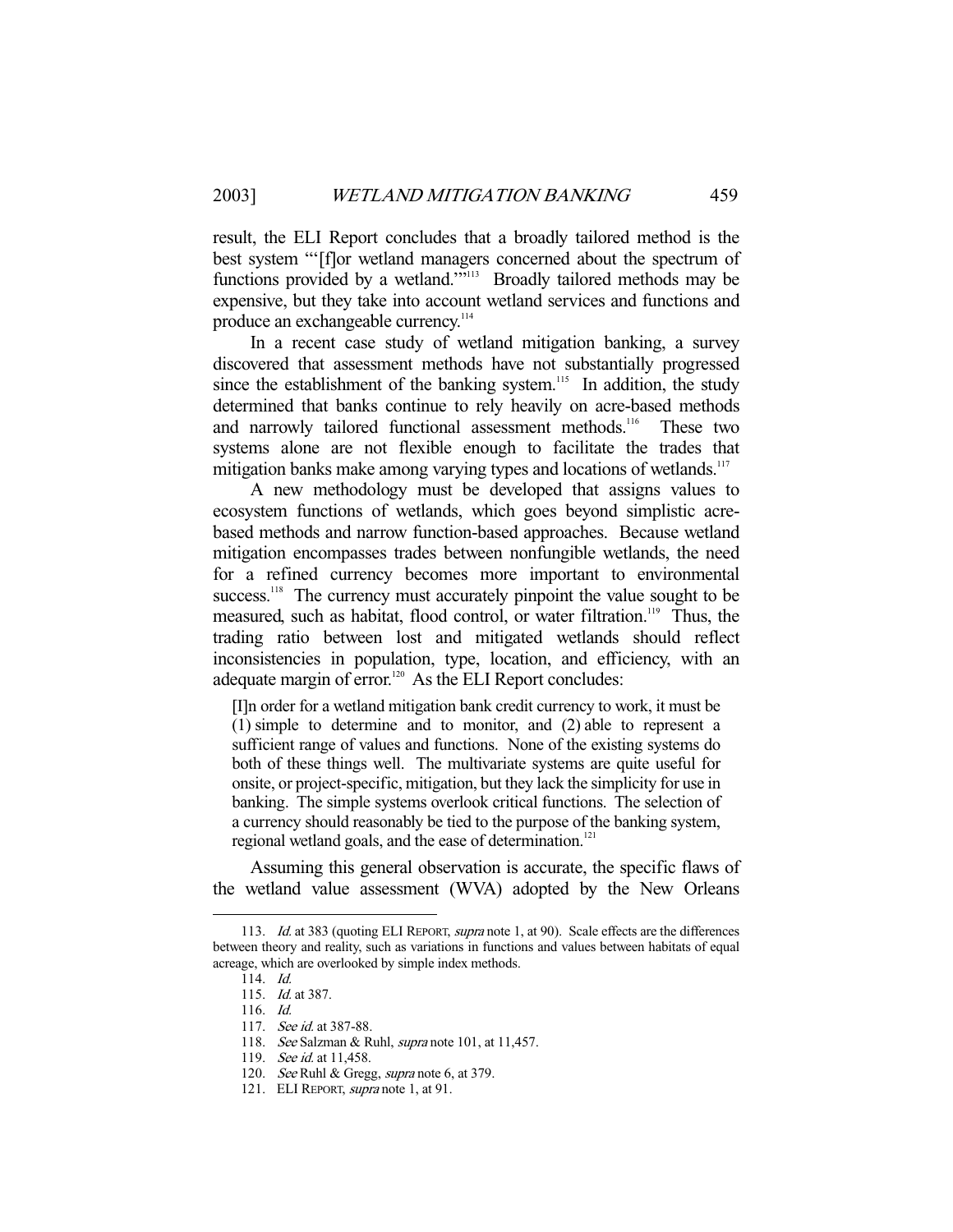District Corps can be addressed as an example. The Corps in the New Orleans District formulated the WVA through habitat assessment models to quantify net gains and losses in ecological value for use in compensatory mitigation proposals. The models are predicated on Suitability Index Graphs that represent how fish and wildlife habitat quality changes as values of given variables change.<sup>122</sup> The models were adopted by implementing various models used by the Corps and the FWS, including the FWS' Habitat Evaluation Procedures and the FWS' Habitat Suitability Index Models.<sup>123</sup> The selection of variables was based on indicator species such as the wood duck, barred owl, swamp rabbit, mink, downy woodpecker, and gray squirrel.<sup>124</sup> However, the models do not assess wetland values such as storm-surge protection, water filtration, water quality, nutrient flow, and aesthetics based on the assumption that these values are "positively correlated with fish and wildlife habitat quality."125 In general, the habitat assessment models operate under the assumption that optimum habitat conditions result in optimum conditions for fish and wildlife to function.<sup>126</sup> As a result, the variables used to assess habitat quality are considered the most important in achieving optimum habitat conditions.<sup>127</sup>

 The WVA provides an indication of the quality of habitat for the general wetland type under analysis, such as bottomland hardwood, fresh swamp, or brackish marsh.<sup>128</sup> While the assessment is predicated on optimum habitat quality for certain indicator species, the Corps does not evaluate species on a site-specific basis.<sup>129</sup> As a result, the WVA assumes that some wetland variables are good for most species, excluding the ecological concept of niche.<sup>130</sup>

 The WVA also ignores the variability of wetlands in space, time, and type. First of all, wetland species and functions are diverse and dissimilar from region to region.<sup>131</sup> Although the New Orleans District Corps seeks to mitigate wetland losses from dredged and fill activity at mitigation banks in the same watershed, there is no assurance that such a

 <sup>122.</sup> LA. DEP'T OF NATURAL RES., HABITAT ASSESSMENT MODELS 2 (1994) (on file with author).

 <sup>123.</sup> Id. at 1-2.

<sup>124.</sup> *Id.* at 2.

 <sup>125.</sup> Id.

 <sup>126.</sup> See id.

 <sup>127.</sup> See id. at 1.

 <sup>128.</sup> See id.

<sup>129.</sup> See Interview with Martin S. Mayer, supra note 80.

<sup>130.</sup> See ELI REPORT, supra note 1, at 83. Niche refers to a species' "profession" (i.e., both the habitat area and the functions of a particular species).

<sup>131.</sup> *See id.* at 25.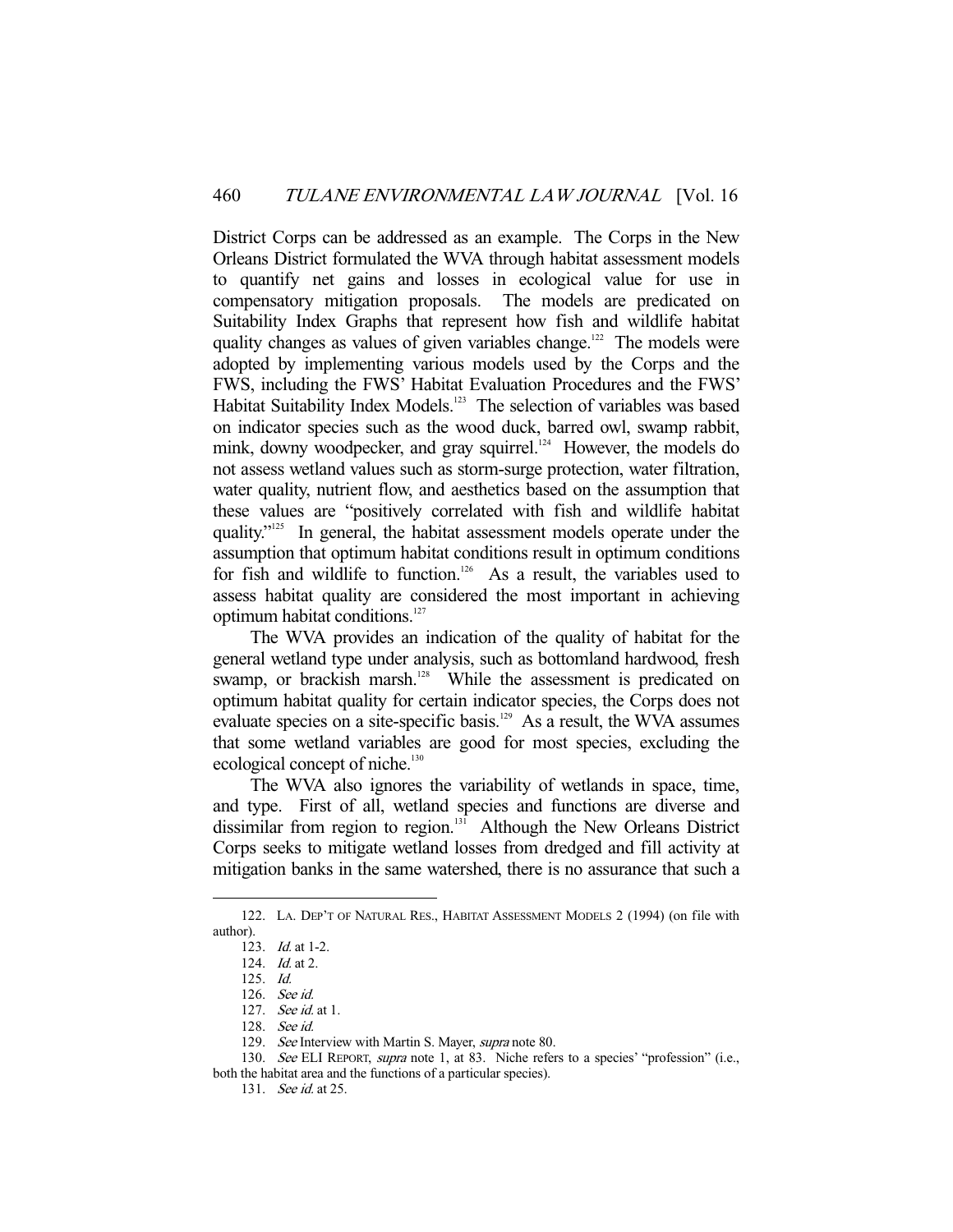result will be achieved.132 The Banking Guidance, MOA, and RGL 02-02 do not mandate that mitigation be achieved in the same watershed.<sup>133</sup> Moreover, the Corps may resort to mitigation in some remote watershed for the practical reason that no mitigation bank exists in the watershed where the wetland damage occurred.<sup>134</sup> Despite the existence of the WVA for various wetland types, the variability in functions and values of different types of wetlands in different watersheds practically guarantees a net loss of wetlands.

 Second, wetlands are nonfungible in time and in difficulty of restoring, enhancing, or replacing them.<sup>135</sup> A bottomland hardwood might take one hundred years or more to regenerate to full maturity if cleared and drained today.<sup>136</sup> However, a restored emergent wet meadow may become fully functional in three months with intensive management.<sup>137</sup> The WVA is based on the assumption that the wetland will be restored to full maturity if managed properly over only a fifty-<br>year period.<sup>138</sup> However, the WVA does not take into account, for However, the WVA does not take into account, for example, the difficulty in restoring a wetland within fifty years compared to creating a wetland within the same time frame.

 In most mitigation situations, a mature wetland is destroyed and compensated with seedling planting in a restoration project.<sup>139</sup> The WVA does not account for this temporary loss of wetland values. The WVA assumes that this temporary loss will be minimized though proper monitoring and management over the fifty year restoration period. However, adequate monitoring and reevaluation procedures are nonexistent in the New Orleans District.<sup>140</sup> The mitigation banks are required to keep an annual ledger of transactions and monitor changes in the ecosystem over the fifty-year period. $141$  Despite this requirement, the Corps monitors the mitigation progress only through informal "drive-by" observations.<sup>142</sup>

 Furthermore, the Corps does not reevaluate mitigation areas where mitigation techniques have failed or the ecosystem has significantly

<sup>132.</sup> See Interview with Martin S. Mayer, supra note 80.

 <sup>133.</sup> See id.

 <sup>134.</sup> See id.

<sup>135.</sup> See ELI REPORT, supra note 1, at 30.

 <sup>136.</sup> Id.

 <sup>137.</sup> Id.

<sup>138.</sup> See Interview with Martin S. Mayer, supra note 80.

 <sup>139.</sup> See id.

<sup>140.</sup> See Interview with Martin S. Mayer, supra note 5.

 <sup>141.</sup> See id.

 <sup>142.</sup> See id.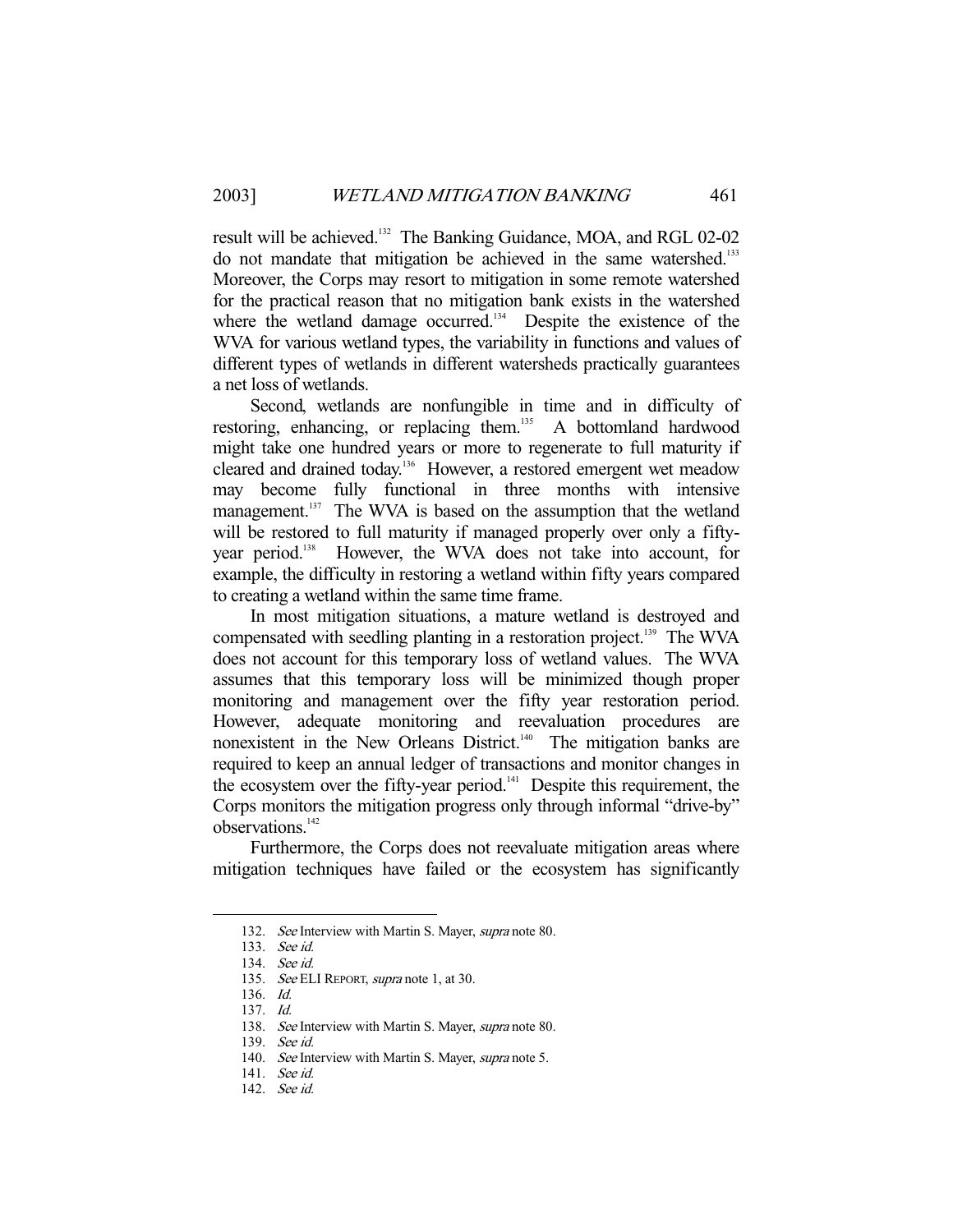changed.143 Most banking instruments require reassessment if initial success criteria are not met. $144$  In practice, however, the Corps leaves remedial action decisions up to the individual mitigation bank.<sup>145</sup> Although a reevaluation procedure is especially critical because no adequate margin of safety is built into the WVA, reevaluation could jeopardize the entire mitigation banking system because the Corps allows a mitigation bank to sell all of its credits up front after the bank has set up an escrow account and executed a conservation easement.<sup>146</sup>

 Third, the WVA ignores the variability in wetland types. If the goal of wetland mitigation is to achieve no net loss of wetland values, an assessment method must evaluate more than habitat quality.<sup>147</sup> In a vacuum, an optimum nonvegetated pond habitat does not equal an optimum wooded swamp habitat of equal acreage. The wooded swamp is more diverse in functions and values. As such, if the wooded swamp habitat is destroyed, a larger acreage area of nonvegetated pond habitat would have to be mitigated to balance the loss of diverse functions and values. Because the WVA is based on optimum habitat quality, the WVA does not make the appropriate adjustment for such a scenario.

 Overall, the entire WVA process is predicated on educated guesses and assumptions about variables as they relate to the optimum conditions for fish and wildlife to function.<sup>148</sup> But to utilize a boilerplate WVA over the entire New Orleans District ignores the diversity between species and regions. The WVA must incorporate the ecological concept of niche by providing for site-specific analysis and comparison of species. Furthermore, the Corps must adopt rules that ensure mitigation in the same watershed. If a mitigation bank is not established in a particular watershed, then the Corps could require on-site mitigation as a condition to permits in that particular watershed.

 In addition, the WVA must be adjusted for nonfungibilities in time. Because a fifty year projection is not appropriate in certain circumstances, the timeframe must be adjusted on a case-by-case basis. Moreover, more stringent monitoring and evaluation procedures are imperative to ensure that temporary loss of wetlands through mitigation banking is minimized. To avoid any conflicts of interest, the Corps could withhold a percentage of the banks' credits available for sale until certain

 <sup>143.</sup> See id.

<sup>144.</sup> See, e.g., Supple's Wetland Mitigation Bank Interagency Agreement (on file with author).

 <sup>145.</sup> Interview with Martin S. Mayer, supra note 5.

 <sup>146.</sup> Id.

 <sup>147.</sup> Ruhl and Gregg, supra note 6, at 383.

<sup>148.</sup> See Interview with Martin S. Mayer, *supra* note 80.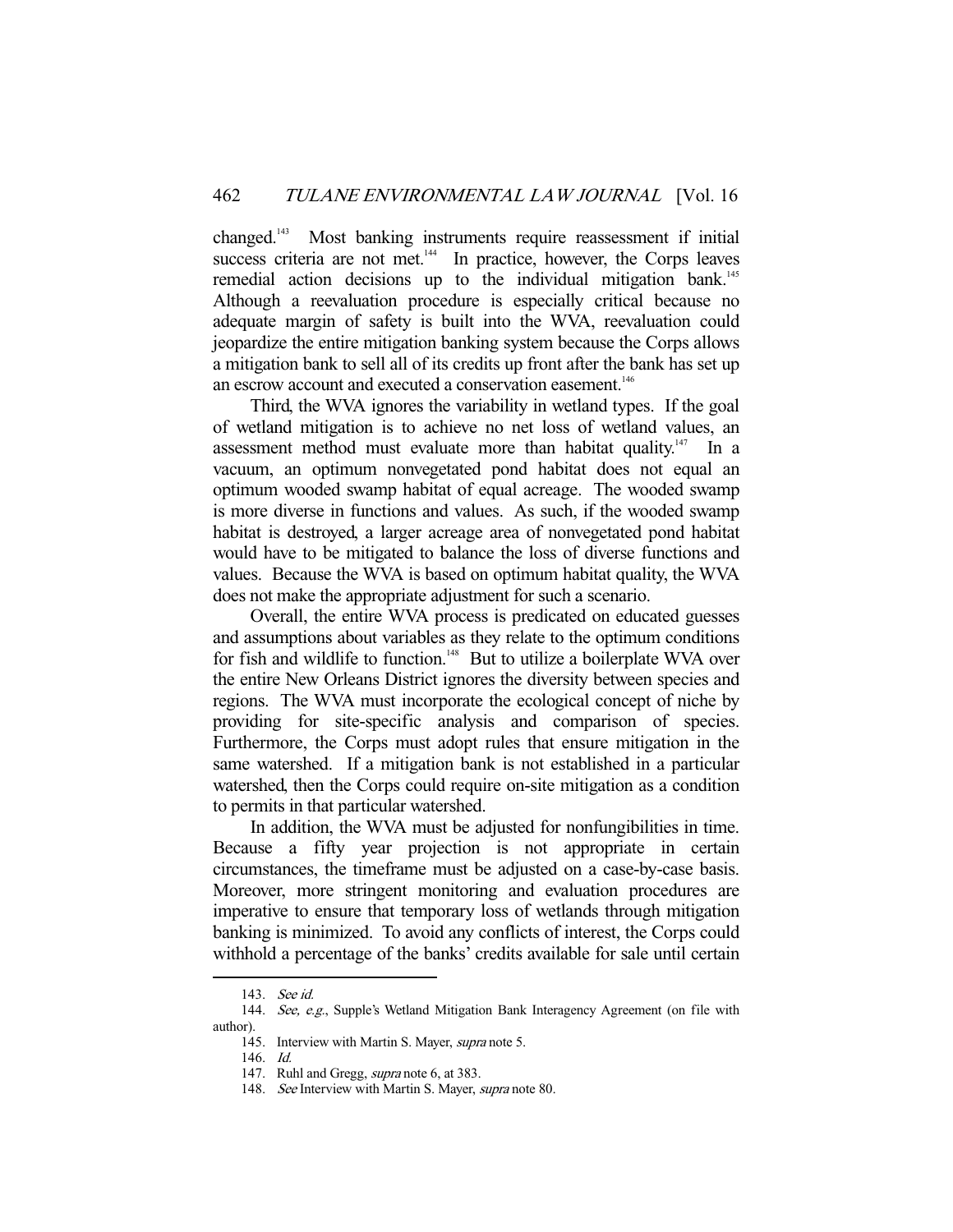project goals have been completed. This would require the Corps to establish objective monitoring criteria and would give the banks an incentive to apply intensive management techniques.

 Finally, the WVA must expand to a broader functional assessment methodology. By evaluating variables indicating only habitat quality, the Corps is assuming that all optimum habitat types of equal size are equal in value. Other variables could include fish species, plant species, wildlife species, storm-surge protection, water filtration, water quality, nutrient flow, and aesthetics.

#### C. Self-Interested Transactions

 Research suggests that the framework of wetland mitigation banking causes the interests of traders, government, and affected communities to deviate from the interest of the public.<sup>149</sup> Developers will always choose the least expensive mitigation sites because the developer is seeking to maximize profits, not to promote environmental protection.150 As long as the trade satisfies the requirements for permit approval, private parties have no incentive to mitigate or restore more wetlands than necessary.<sup>151</sup> Similarly, to keep cost at a minimum, trading parties will prefer nonfungible trades that exploit variations in location, type, and timing. $152$ 

 The agencies' interests in promoting trades also result in a market that is not environmentally sound.<sup>153</sup> This conclusion is supported by the EPA's and the Corps' vigor in promoting mitigation banks despite inadequate currencies.154 For example, property rights groups and environmentalists have caused tremendous public and political pressure on agencies over the years.<sup>155</sup> Thus, the agencies do not want wetland mitigation banking to fail because the system acts as a political pacifier.<sup>156</sup> As a result, these conflicts of interest become detrimental to the environment.

 What about the public interest? From an environmental advocacy perspective, the public interest will be preserved only by a thorough review of the trading market.<sup>157</sup> This review process requires an objective

<sup>149.</sup> See Salzman & Ruhl, *supra* note 101, at 11,465.

 <sup>150.</sup> Id.

 <sup>151.</sup> Id. at 11,466.

 <sup>152.</sup> Id.

 <sup>153.</sup> See id.

 <sup>154.</sup> See id.

 <sup>155.</sup> See id.

 <sup>156.</sup> See id.

<sup>157.</sup> See id. at 11,468.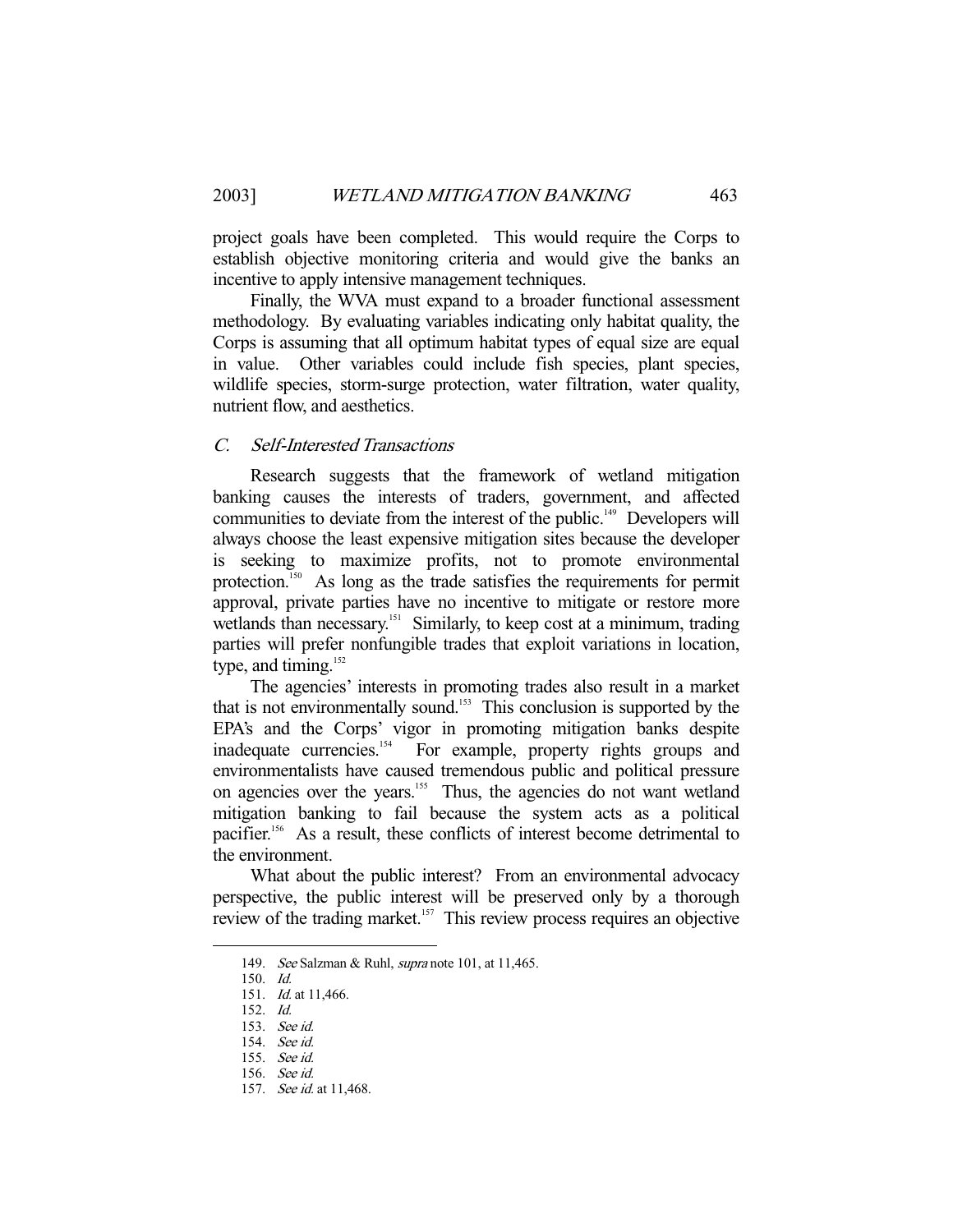record documenting the agency decision-making process and participation from all affected parties.<sup>158</sup> If all interests are fairly represented, the outcome will result in a trading market that is more reflective of the public interest.

#### IV. TRADE APPROVAL AND INTERVENTION

 Wetland mitigation banking entails a market scheme as a means of allocating environmental resources. Because wetland mitigation banking lacks adequate currency and assessment methods, relying solely on the trade market is counterproductive.<sup>159</sup> Furthermore, the market framework allows parties' self-interests to threaten environmental and social values important to the public.<sup>160</sup> In this setting, reviewing permitting decisions, evaluating trade outcomes, and institutionalizing public intervention may be necessary to ensure equivalent trades.<sup>161</sup>

# A. Review Strategies

 In a perfect trading market, where currency and assessment methods capture all relevant functions of wetlands and trading restrictions compensate for market shortcomings, only minimal governmental oversight would be required.<sup>162</sup> More realistic, informational, technological, political, and financial limitations have caused the need for constant monitoring of trades.<sup>163</sup> As such, individual review of each transaction is vital to ensure environmental protection.<sup>164</sup> In this scenario, the government assesses each trade and retains the discretion to reject trades that do not satisfy substantive goals.<sup>165</sup>

 However, creating a program that effectively reviews and remedies bad trades is a challenge. This type of review mechanism would likely add to transaction costs, create delay and uncertainty in the approval process, and lead to overvaluation.<sup>166</sup> Strategic design, however, can minimize these negative problems.<sup>167</sup>

 <sup>158.</sup> See id.

 <sup>159.</sup> See id. at 11,462.

<sup>160.</sup> *See id.* at 11,463.

 <sup>161.</sup> See id.

 <sup>162.</sup> See id.

 <sup>163.</sup> See id. at 11,464.

 <sup>164.</sup> See id.

 <sup>165.</sup> See id.

<sup>166.</sup> *See id.* at 11,465.

 <sup>167.</sup> See id.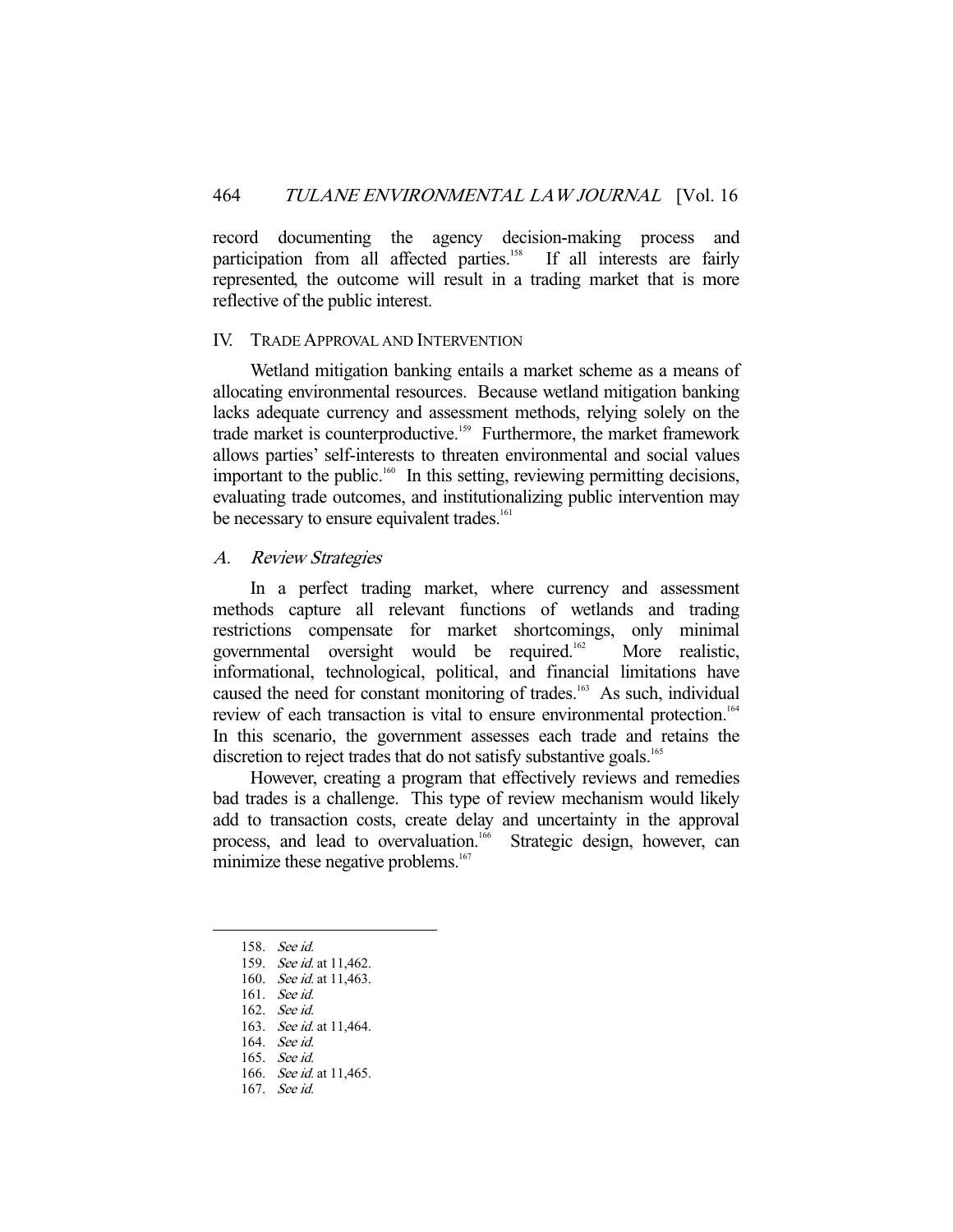#### B. Other Procedural Solutions

 There are other procedural solutions that will diminish the potential for nonfungible trades and promote environmental protection and social welfare. There is no substitute for requiring application of sound currencies and legitimate exchanges. However, as previously discussed, there are practical constraints to this solution.

 As a substitute for this optimum, constraining agency discretion could be effective.<sup>168</sup> For example, regulations could impose a more stringent impact analysis.<sup>169</sup> Furthermore, regulations could require that the Corps' decision-making process and rationale be included in proposed compensatory mitigation arrangements. Such approaches would force the agency to scrutinize each trade and give the public the opportunity to respond through notice-and-comment provisions during critical stages of the process. $170$ 

 A second solution would be to strengthen judicial accountability in the permitting stage. $171$  Though the courts generally give great deference to an agency's permitting decision, Congress or the agencies could implement a higher standard of judicial review.<sup>172</sup> For example, the burden of proof could be placed on the permit applicant to demonstrate adequacy of assessment methodology or no net loss of environmental values as a result of the trade.<sup>173</sup> In addition, legislation or regulations could provide for a private right of action empowering affected individuals to bring suit. These approaches would increase judicial involvement of interested parties.<sup>174</sup>

 A final solution requires increased public participation in the trade market. $175$  From the outset, the public has received minimal access to the permit negotiation table.<sup>176</sup> The public can usually participate through a notice-and-comment process, but only after a draft permit has been negotiated between the permitting agency and the applicant.<sup>177</sup> By this time, the other interested parties involved have invested so much time and money that the permitting decision is set in stone.<sup>178</sup> To make matters

<sup>168.</sup> See id. at 11,468.

 <sup>169.</sup> See id.

 <sup>170.</sup> See id.

 <sup>171.</sup> See id. at 11,469.

 <sup>172.</sup> See id.

 <sup>173.</sup> See id.

 <sup>174.</sup> See id.

 <sup>175.</sup> See id.

 <sup>176.</sup> See id. 177. See id. at 11,470.

 <sup>178.</sup> See id.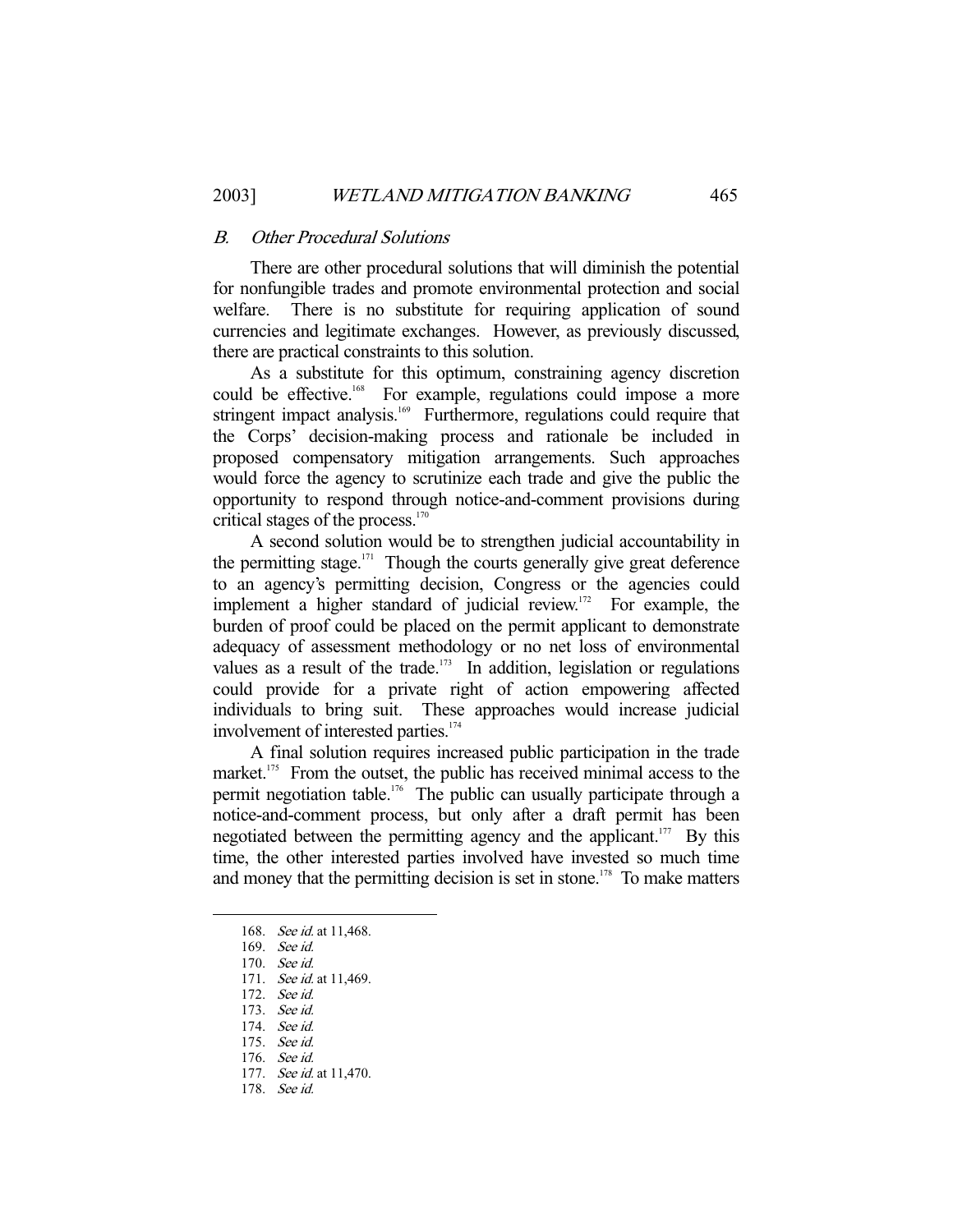worse, the traditional permit model was not designed with wetland mitigation value trading in mind.<sup>179</sup> As a result, public environmental values are being traded without substantial input from the public. Therefore, legislation or regulations must institutionalize public participation throughout the permitting process to give citizens leverage at the negotiation table.

#### V. LEGAL ENFORCEMENT

 The lack of enforcement mechanisms has been a major downfall to the wetland mitigation banking scheme. The ambiguous language of statutes, regulations, and interpretive documents has allowed agencies and bank sponsors to control the banking system willy-nilly. However, with recent judicial opinions broadening standing and interpreting guideline documents as binding, injured outsiders have a better chance of challenging the banking scheme. As such, this section analyzes the enforcement provision of the Banking Guidance, discusses the potential use of the citizen suit provision of the CWA, and suggests an avenue to challenge the implementation of provisions of the Banking Guidance under the Administrative Procedure Act (APA).

 The Banking Guidance makes clear that the bank sponsor is responsible for the success of the debited portions of the bank.<sup>180</sup> To enforce the mitigation responsibilities against the bank sponsor, the Banking Guidance suggests that the bank sponsor should be a signatory to section 404 permits.<sup>181</sup> However, the rationale behind this enforcement scheme is difficult to comprehend. Is this enforcement provision to be interpreted to require the developer to find alternative means of mitigating the wetland damage caused by his project when the mitigation bank falters? If so, the enforcement provisions contradict the rationale behind wetland mitigation banking—to remove the developer from the wetland mitigation business and place the responsibility in more experienced hands. Therefore, cancellation of a section 404 permit because of the bank sponsor's failure to fulfill his responsibilities would only harm the developer, a result that clearly contradicts the Banking Guidance.

 Another interpretation is that this enforcement provision provides an incentive for the Corps and the developer to ensure that the bank sponsor complies with enumerated mitigation responsibilities. However,

 <sup>179.</sup> See id.

<sup>180.</sup> See Federal Guidance for the Establishment, Use and Operation of Mitigation Banks, 50 Fed. Reg. 58,605, 58,612 (Nov. 28, 1995).

 <sup>181.</sup> See id.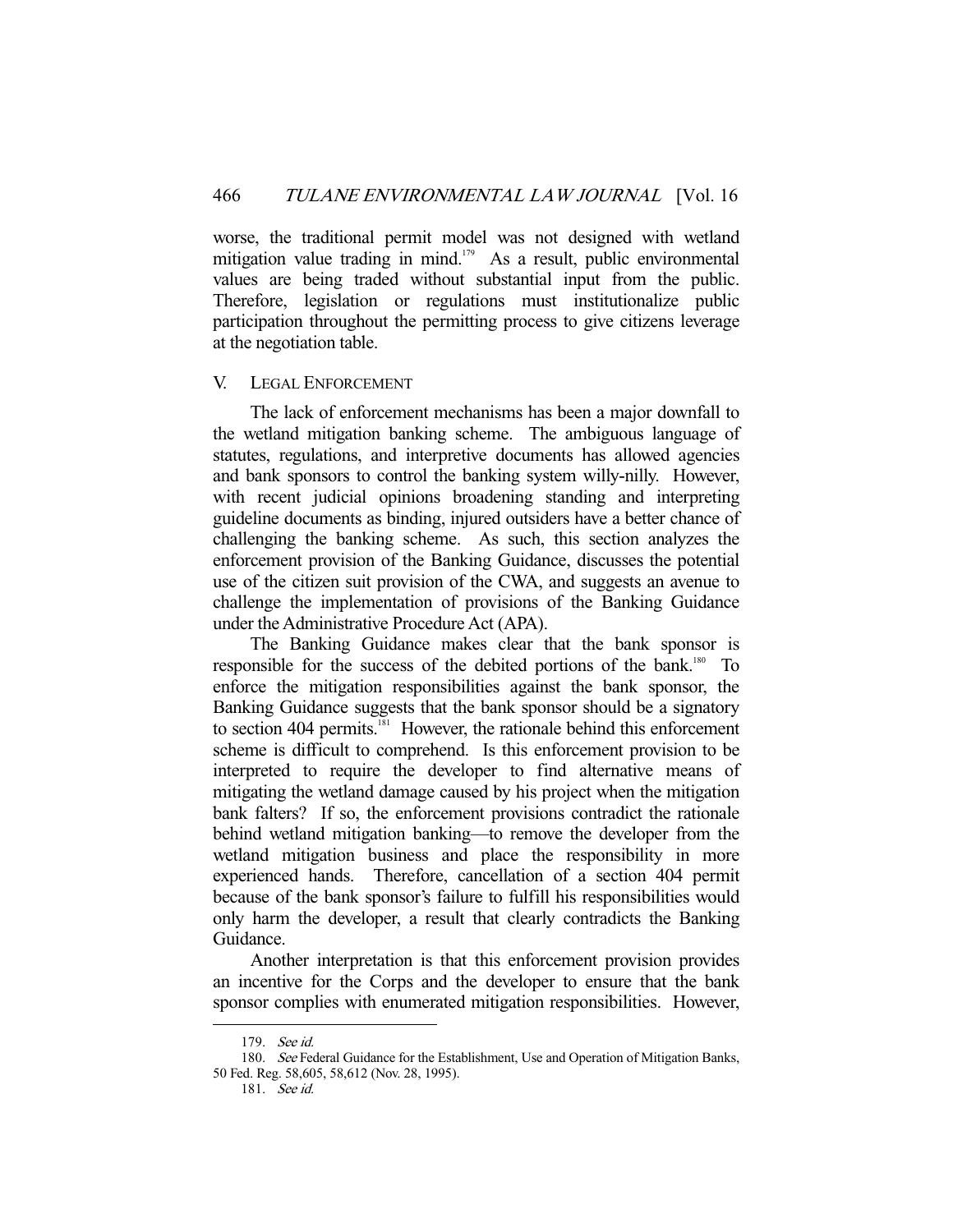if section 404 permits release the developer from further responsibility once a wetland mitigation banking contract has been executed, the developer's incentive to work with the bank sponsor is nullified.<sup>182</sup> In addition, if section 404 permits do not provide for financial sanctions against the bank sponsor, the Corps has no redress through these enforcement provisions.<sup>183</sup>

 Another solution could be the application of the citizen suit provision of the CWA.<sup>184</sup> If responsibility for the success of the debited portions of the bank shifts to the bank sponsor under section 404 permits, the question is whether section 505 of the CWA would give an injured citizen the right to sue the bank sponsor for noncompliance with the banking instrument. In other words, by the bank sponsor signing the section 404 permit, the question is whether the section 404 permit incorporates the terms of the banking instrument as to the debited portions of the bank used to mitigate the project. However, a citizen may have difficulty showing injury when violations of the banking instrument occur on private land. Nonetheless, under the United States Supreme Court's holdings in *Sierra Club v. Morton*,<sup>185</sup> Los Angeles v. Lyons,<sup>186</sup> and *Lujan v. Defenders of Wildlife*,<sup>187</sup> a citizen may be able to overcome the standing issue.

 First, a citizen may be successful in arguing that violations of the terms of the banking instrument create a realistic threat or imminent likelihood of some injury in fact (i.e., a realistic threat of damage caused by improper maintenance of the mitigation bank or a realistic threat of reduction in some aesthetic or environmental interest used or observed by the plaintiff). Second, a plaintiff could argue that mitigation includes

 <sup>182.</sup> For example, the Bayou Sorrel Permit (Mar. 28, 2000) (on file with author), makes clear that "[o]nce a contract [between the permit applicant and bank sponsor for the purchase of mitigation credits] has been executed, the responsibility to complete the compensatory mitigation requirements of this permit become that of [the bank sponsor]."

 <sup>183.</sup> The author assumes that the enforcement provisions of 33 C.F.R. § 326 are only applicable to section 404 violations and are not intended to cover violations of conditions contained within banking instruments.

<sup>184.</sup> See CWA § 505, 33 U.S.C. § 1365 (2000).

 <sup>185. 405</sup> U.S. 727, 735 (1972) (holding that plaintiffs allege an injury in fact when they show that they use an affected area and are the persons "for whom the aesthetic and recreational values . . . will be lessened").

 <sup>186. 461</sup> U.S. 95, 105 (1983) (finding that plaintiff lacked standing to seek an injunction against enforcement of a police chokehold policy because he did not allege that he faced a realistic threat from the police).

 <sup>187. 504</sup> U.S. 555, 564 (1992) (holding that "some day" intentions to visit animal species are insufficient to show injury in fact). A plaintiff must show: (1) an injury in fact that is (a) concrete and particularized and (b) actual or imminent; (2) the injury is fairly traceable to the defendant's action; and (3) a favorable decision is likely to redress the plaintiff's injury. Id. at 560-61.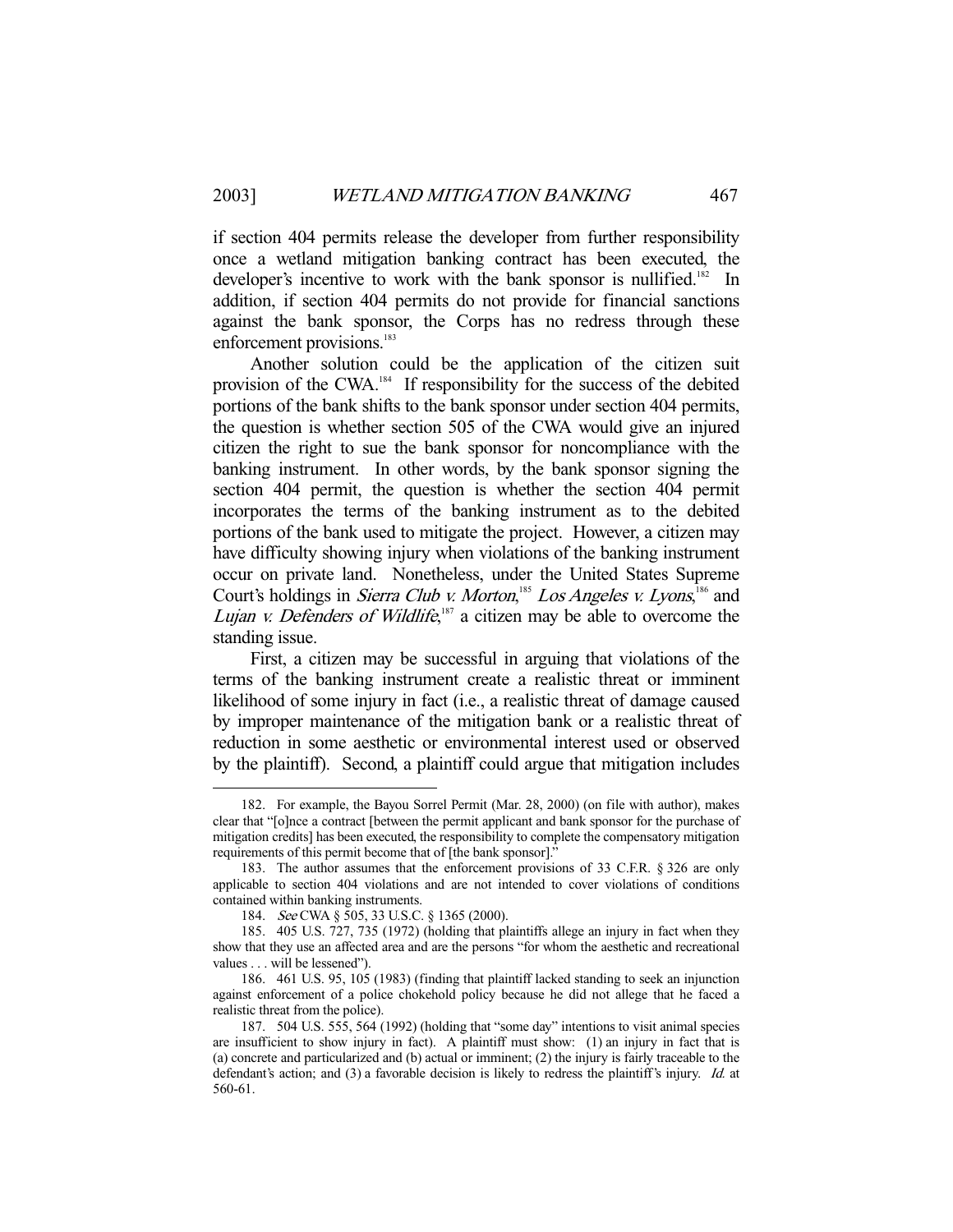mitigating the lost use of aesthetic, environmental, and recreational interests so that mitigation banks are required to provide access for these lost interests. Such uses would most definitely be compatible with the purposes of a mitigation bank under the Banking Guidance. Once the right to use a mitigation bank for these purposes is established, a plaintiff should be able to prove that violations of the banking instrument injure his or her aesthetic, environmental, and recreational interests. Furthermore, a plaintiff should be able to overcome speculative "some day" intentions because a mitigation bank should be located in the same watershed as the destroyed wetlands.<sup>188</sup> However, both of these arguments may fail if the bank is functioning in an immature state or does not provide similar aesthetic, environmental, or recreational uses as the destroyed wetland area.

 Finally, the APA provides a potential avenue to force the Corps and/or the MBRT to strictly apply the provisions of the MOA, Banking Guidance, and RGL 02-02 in selecting functional assessments, approving banking instruments, and overseeing the activities of mitigation banks.<sup>189</sup> However, the legal enforceability of agency guidance documents remains unclear. First, the MOA makes clear it is only intended to provide guidance.<sup>190</sup> Furthermore, the Banking Guidance explicitly states that its policies are not final agency action and are not intended to establish any legal rights or binding norms.<sup>191</sup> Nonetheless, the United States Court of Appeals for the District of Columbia Circuit recently noted that this boilerplate language alone is not determinative of the legal enforceability of such documents.<sup>192</sup>

In *Appalachian Power v. EPA*, chemical and petroleum industry representatives challenged an EPA guidance as improper due to the EPA's noncompliance with formal rulemaking procedures under the APA.<sup>193</sup> The D.C. Circuit noted its displeasure with the current agency practice of issuing overly broad and ambiguous regulations and guidance documents to avoid the notice-and-comment process and to immunize its lawmaking

<sup>188.</sup> See Federal Guidance for the Establishment, Use and Operation of Mitigation Banks, 50 Fed. Reg. 58,605, 58,609, 58,611 (Nov. 28, 1995); see also Interview with Martin S. Mayer, supra note 5 (confirming the New Orleans District's practice of restricting site selection to the cataloging unit within a particular watershed).

 <sup>189.</sup> See generally 5 U.S.C. §§ 701-706 (2000) (providing for judicial review of agency actions).

 <sup>190.</sup> See Mitigation Memorandum of Agreement, 55 Fed. Reg., 9210, 9210 (Mar. 12, 1990).

<sup>191.</sup> See Federal Guidance for the Establishment, Use and Operation of Mitigation Banks, 50 Fed. Reg. at 58,607-08.

 <sup>192.</sup> See Appalachian Power Co. v. EPA, 208 F.3d 1015, 1023 (D.C. Cir. 2000).

<sup>193.</sup> *See id.* at 1017.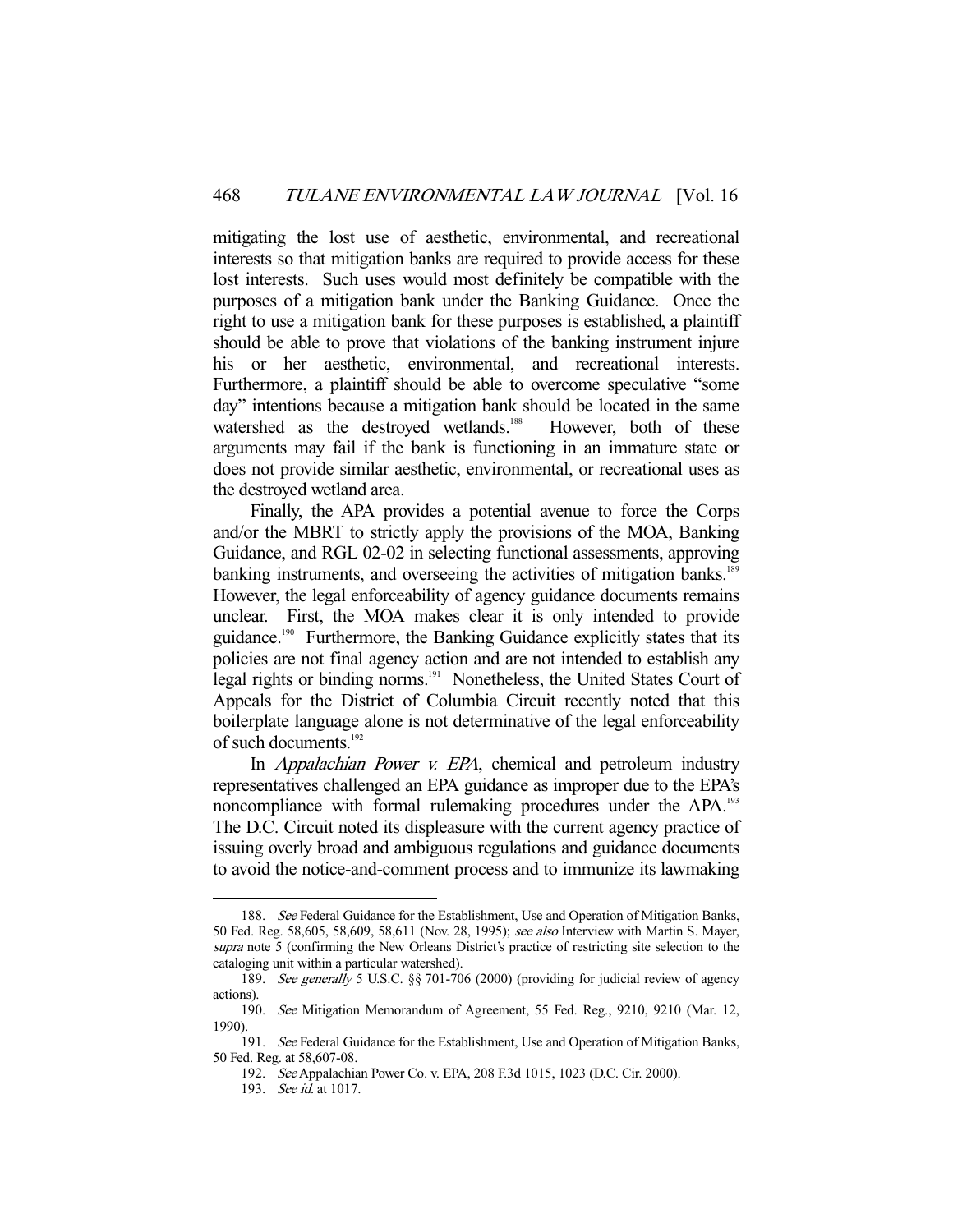from judicial review.<sup>194</sup> The EPA claimed that the guidance document was intended as a nonbinding policy statement.<sup>195</sup> However, the court concluded that the guidance "reads like a ukase" because "[i]t commands, it requires, it orders, it dictates."196 Because of this commanding language and because the guidance reflected the EPA's settled position—a position that the EPA implemented in the field and required states and local authorities to follow—the court held that the guidance was a binding, final agency action. $197$ 

Despite the holding in *Appalachian Power*, the question remains whether the MOA, Banking Guidance, and RGL 02-02 are binding, final agency actions. The majority of the provisions contained within the Banking Guidance have no teeth and are loosely interpreted by local Corps districts.<sup>198</sup> In addition, even though RGL 02-02 purports to be binding after December 24, 2002, most of its provisions are mere suggestions.<sup>199</sup> To the same extent, while the MOA and RGL 02-02 contain more specific language concerning functional assessments and monitoring, the provisions are still qualified by words such as "should."<sup>200</sup> Most importantly, there are no substantive mandates requiring broad functional assessment methods, monitoring schedules, or specific performance standards in either document. However, there are certain provisions in these documents that reflect settled Corps policy and that are treated as binding by all parties, such as the preference for restoration under the MOA, the minimum requirements for credit withdrawal under the Banking Guidance, and watershed planning under RGL 02-02 and the Banking Guidance.<sup>201</sup> Nonetheless, a plaintiff will face a major hurdle in arguing that these provisions are legally binding, except for

<sup>194.</sup> See id. at 1020.

<sup>195.</sup> *See id.* at 1021.

<sup>196.</sup> See id. at 1023.

<sup>197.</sup> *See id.* at 1021-23.

<sup>198.</sup> See Interview with Martin S. Mayer, supra note 80 (stating that the New Orleans District Corps maintains a flexible relationship with bank sponsors for implementing monitoring and management provisions of the Banking Guidance).

<sup>199.</sup> See RGL 02-02, supra note 90.

<sup>200.</sup> See id.; see also Mitigation Memorandum of Agreement, 55 Fed. Reg. 9210, 9213 (Mar. 12, 1990).

<sup>201.</sup> See Interview with Martin S. Mayer, supra note 5. The New Orleans District Corps generally treats the restoration preference similar to the standard of section 4(f) under the Transportation Act in that it requires the exhaustion of all restoration options before other compensatory mitigation techniques are considered. See id. As previously noted, the New Orleans District Corps requires that a bank execute a conservation easement and secure an escrow account before credit withdrawal. See id. Finally, the New Orleans District Corps requires that mitigation of a project site occur within the same cataloging unit within a watershed. See id.